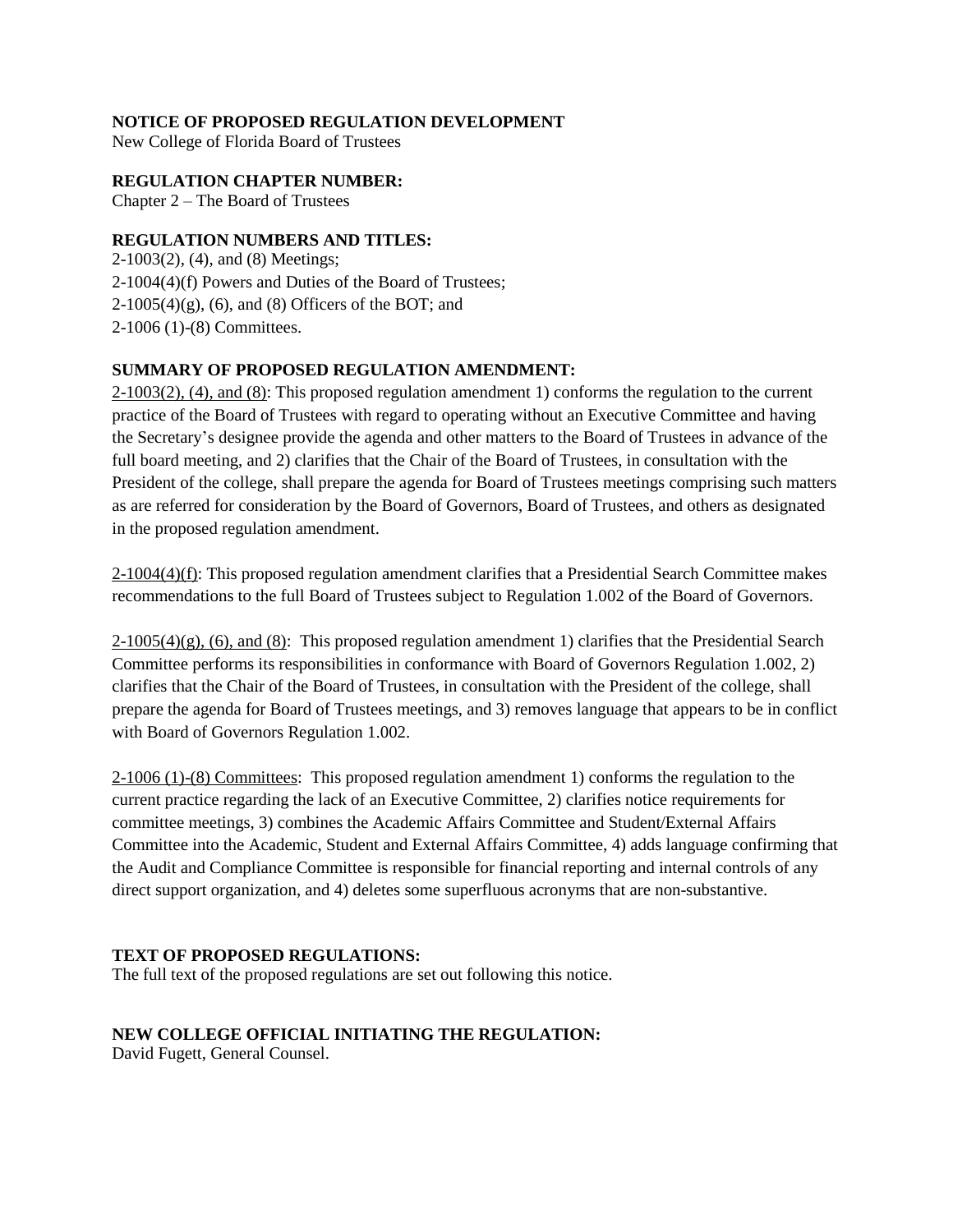## **PROCEDURE FOR COMMENTING ON PROPOSED REGULATION:**

Comments may be submitted as follows:

1. Any person may submit comments concerning the proposed regulation to Mr. Fugett any time up to 14 days prior to the April 19, 2022 meeting of the New College of Florida Board of Trustees. Comments can be provided to Mr. Fugett by mail, email or telephone, as follows:

David A. Fugett New College of Florida 5800 Bay Shore Road Sarasota, FL 34243-2109 Telephone: 941-487-4877 Email: dfugett@ncf.edu

Comments provided to Mr. Fugett will be presented to the Board of Trustees for consideration.

2. Comments may be directed in person to the Board of Trustees at its meeting scheduled for Tuesday, April 19, 2022. The meeting will commence at 3:00 PM at the Harry Sudakoff Conference Center.

### **ACTION BY NEW COLLEGE BOARD OF TRUSTEES:**

The New College Board of Trustees will consider the proposed regulation amendment for adoption at its regular meeting as follows:

DATE: Tuesday, April 19, 2022 TIME: 3:00 PM LOCATION: Harry Sudakoff Conference Center New College of Florida East Campus General Spaatz Blvd. to General Dougher Place

### **TEXT OF PROPOSED REGULATION AMENDMENTS**

Strikethrough indicates deletion; Underlining indicates addition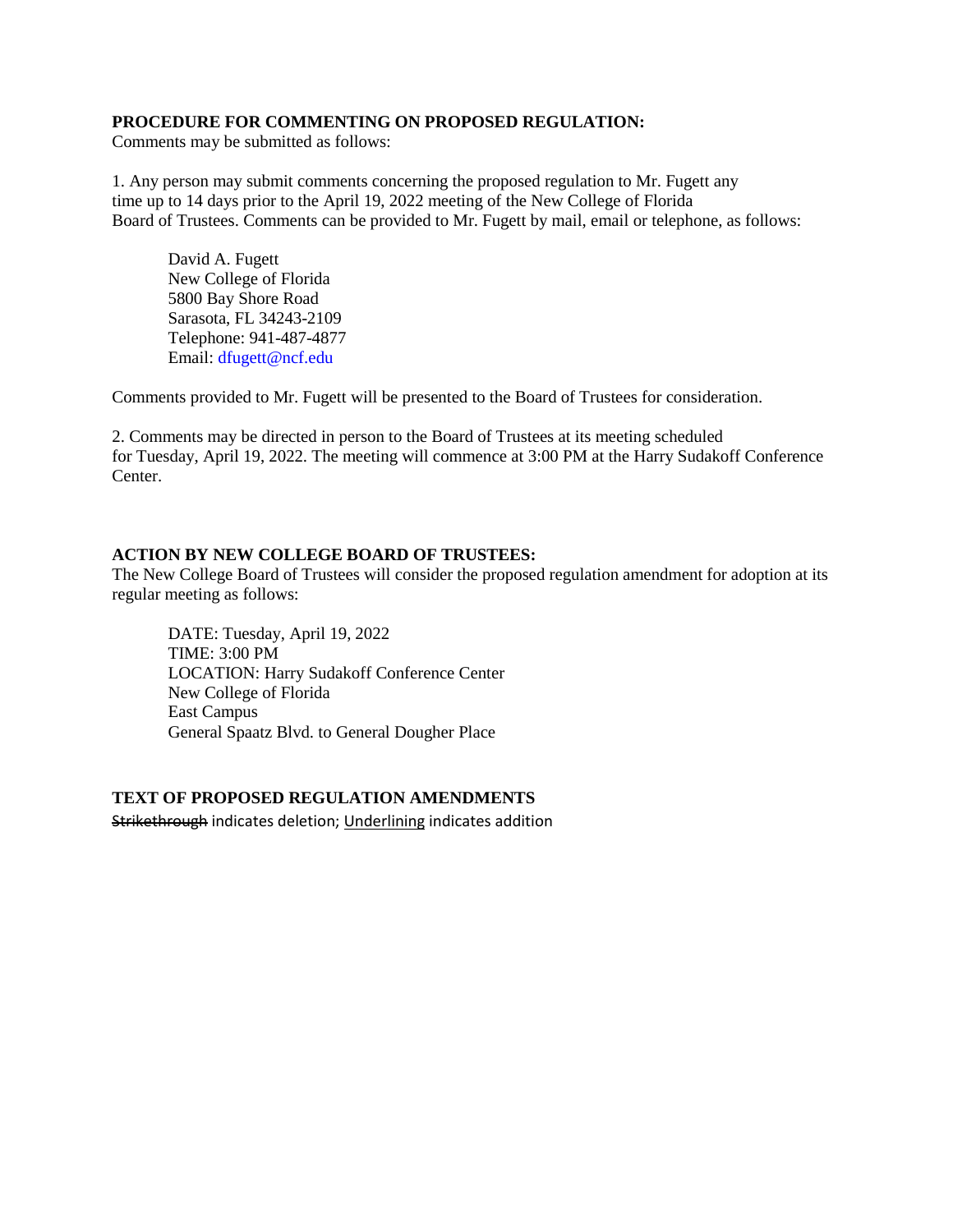## **CHAPTER 2 - The Board of Trustees**

## **2-1003 Meetings**

Meetings of the BOT are of two kinds: regular meetings (of which one is the Annual Meeting) and special meetings.

- (1) Regular Meetings. Regular meetings of the BOT shall be called by the Chair not less than four (4) times a year for the purpose of approving the minutes of regular BOT meetings and Executive Committee meetings, and for considering such other business as may properly be brought before it.
- (2) Annual Meeting. The first regular meeting after July 1 shall be the Annual Meeting. The purpose of the Annual Meeting shall be to receive a report on the state of NCF by its President, to elect officers and the Executive Committee, and to conduct such other business as may properly come before the meeting. At the meeting at which a Chair is selected, the retiring Chair shall preside pro tempore if he/she is still a member of the BOT; if not, the retiring Vice Chair. If no officer or retiring officer remains on the BOT, the first named BOT member is the temporary Chair and will call for the election of a Chair pro tem. A Chair pro tem shall be elected by the BOT to preside at the election of a new Chair.
- (3) Special Meetings. Special meetings of the BOT may be called by the Chair or any three (3) members at such dates, times and places as may be specified in the call for the meeting.
- (4) Notice. Notice of the time and place of the Annual Meeting and all regular meetings of the BOT shall be sent by the Secretary or his/her designee to each member at least one (1) week before such meeting accompanied by an agenda of those matters scheduled to be raised for consideration. and by the minutes of such Executive Committee meetings as may have been held since the BOT's last annual or regular meeting. Written notice of all special meetings shall be sent by the Secretary or his/her designee at least three (3) days in advance of the meeting. All notices of special meetings shall be sent to the address of record of each member and shall include the item or items of business to be considered. No matter may be considered at any special meeting that was not included in the call of that meeting except by a two-thirds vote of the trustees present at the meeting.
- (5) Quorum. Seven (7) members shall constitute a quorum for the conduct of business by the full BOT, except in those instances where a different quorum may be required by other statutory provisions. BOT members may participate via teleconference if they are unable to physically attend the meeting.
- (6) Vote. Approval of any proposal at any meeting of the BOT shall require the affirmative vote of a majority of those members present. BOT members shall be required to vote on all proposals made at any meeting; provided, however, that no member shall participate in any matter in which that BOT member has a conflict of interest as set forth in Chapter 112.3143, Florida Statutes, without first complying with the disclosure requirements set forth therein.
- (7) Open Meeting Requirements. All meetings of the BOT and its committees will be considered open as provided in the Florida Government in the Sunshine Act.
- (8) Agenda. For the Annual Meeting and each regular meeting, the Chair of the BOT President shall have prepared, in consultation with the PresidentChair of the BOT, an agenda comprising such matters as the Board of Governors, Board of TrusteesBOT, the Chair, the President and the chair of each standing committee shall refer for consideration. After receiving the Chair's approval, the Secretary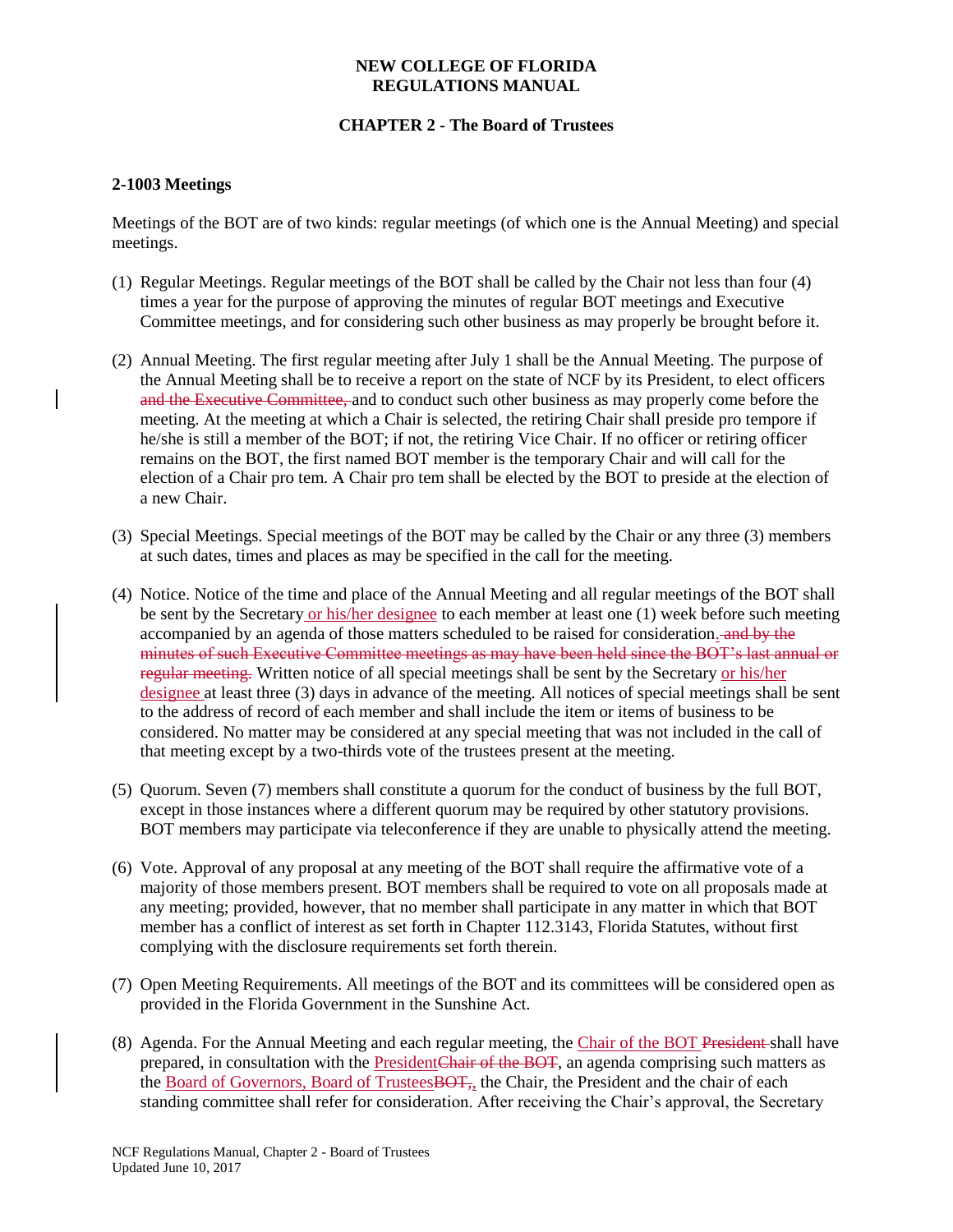## **CHAPTER 2 - The Board of Trustees**

or his/her designee shall mail a copy of this agenda to each member of the BOT at least one (1) week prior to the meeting of the BOT. Matters which arise subsequent to the sending of the agenda and prior to the convening of the meeting of the BOT shall be presented to the BOT at the time of the meeting as determined by the Chair President in consultation with the PresidentChair.

*Authority: Article IX, Sec. 7, Fla. Constitution; Fla. Board of Governors Regulation 1.001* 

*History: Revised 04-19-22; Adopted 09-29-01 as By-laws of the Board of Trustees of NCF; Revised 11-03-01, 05-25-02, 07-15-02, 08-24-02, 02-08-03, 02-05-05; Revised and renumbered 11-04-05; Revised 11-06-10, 03-10-17 (technical amendment)*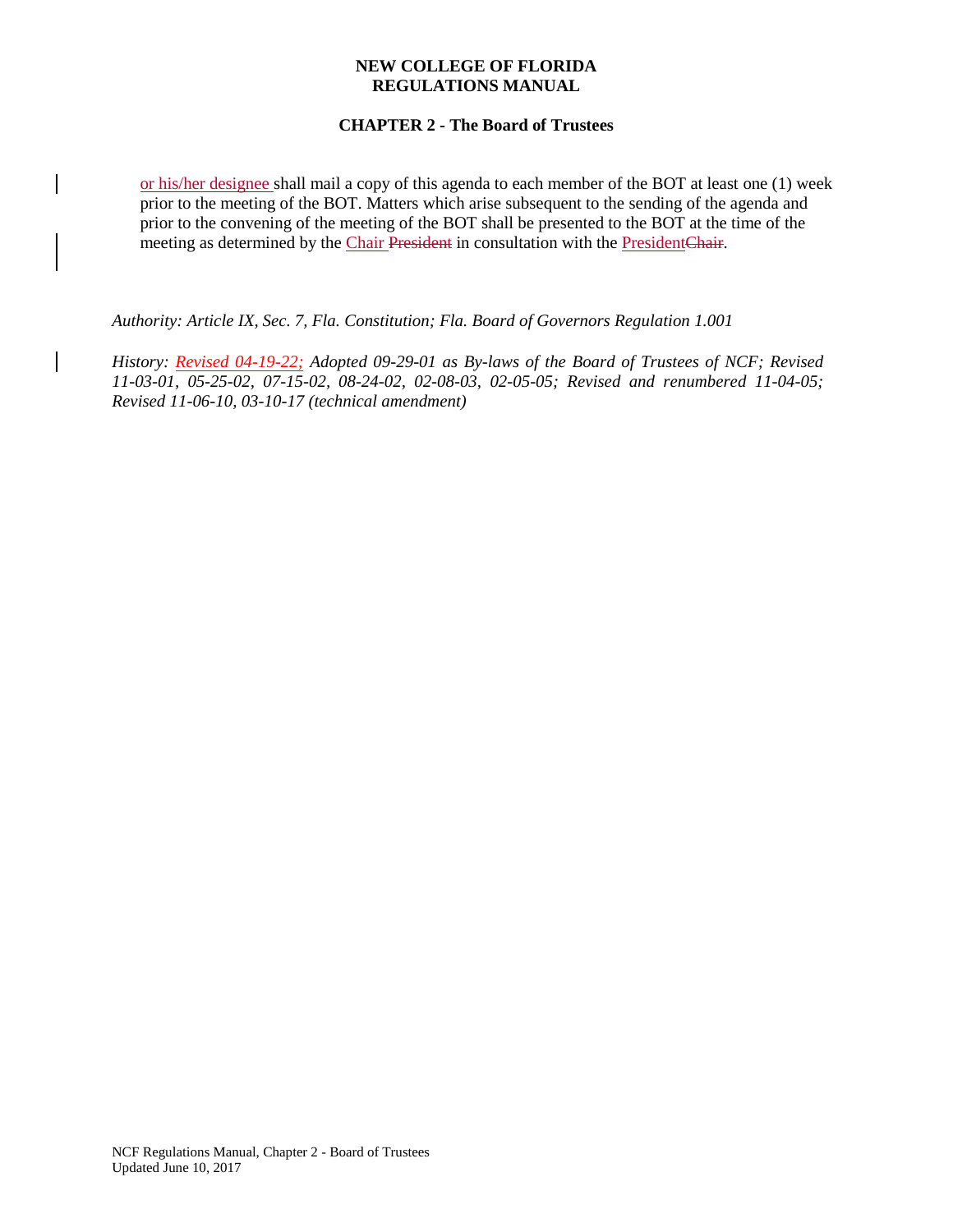## **CHAPTER 2 - The Board of Trustees**

### **2-1004 Powers and Duties of the Board of Trustees**

Pursuant to Article IX, section 7 of the Constitution of the State of Florida, and Board of Governors Regulation 1.1001 and the State University System Governance Agreement dated March 24, 2010, the Board of Trustees shall have the following status, powers, duties, and responsibilities.

- (1) General Powers, Duties and Responsibilities
	- (a) The BOT shall be a public body corporate by the name of "The New College of Florida Board of Trustees," with all the powers of a body corporate, including the power to adopt a corporate seal, to contract and be contracted with, to sue and be sued, to plead and be impleaded in all courts of law or equity, and to give and receive donations. In all suits against the BOT, service of process shall be made on the Chair of the BOT, or, in the absence of the Chair, on the corporate secretary or designee.
	- (b) The BOT shall be a corporation primarily acting as an instrumentality or agency of the state pursuant to Chapter 768.28(2), Florida Statutes, for purposes of sovereign immunity.
	- (c) The BOT is not a department of the executive branch of state government within the scope and meaning of Article IV, section 6 of the Constitution of the State of Florida.
	- (d) The BOT is constitutes a public instrumentality, and the exercise by the BOT of the power conferred by this section is considered to be the performance of an essential public function. The corporation is subject to Chapter 119, Florida Statutes, subject to exceptions applicable to it, and to the provisions of Chapter 286, Florida Statutes; however, the corporation shall be entitled to provide notice of internal review committee meetings for competitive proposals or procurement to applicants by mail, email, web posting, or facsimile rather than by means of publication. The corporation is not governed by Chapter 607, Florida Statutes. The corporation shall maintain coverage under the State Risk Management Trust Fund as provided in Chapter 284, Florida Statutes.
	- (e) No bureau, department, division, agency, or subdivision of the State shall exercise any responsibility and authority to operate NCF except as specifically provided by law, regulation, or agreement of the BOG. This regulation shall not prohibit any department, bureau, division, agency, or subdivision of the state from providing access to programs or systems or providing other assistance to NCF pursuant to an agreement between NCF and such department, bureau, division, agency, or subdivision of the State.
- (2) University Administration and Oversight
	- (a) The BOT is vested with the authority to govern NCF, as necessary to provide proper guidance and direction to carry out its mission in accordance with law and with regulations, resolutions and agreements of the BOG. The BOT shall perform all duties assigned by law or by the BOG.
	- (b) The BOT shall have the power to take action without a recommendation from the President and shall have the power to require the President to deliver to the BOT all data and information required by the BOT in the performance of its duties.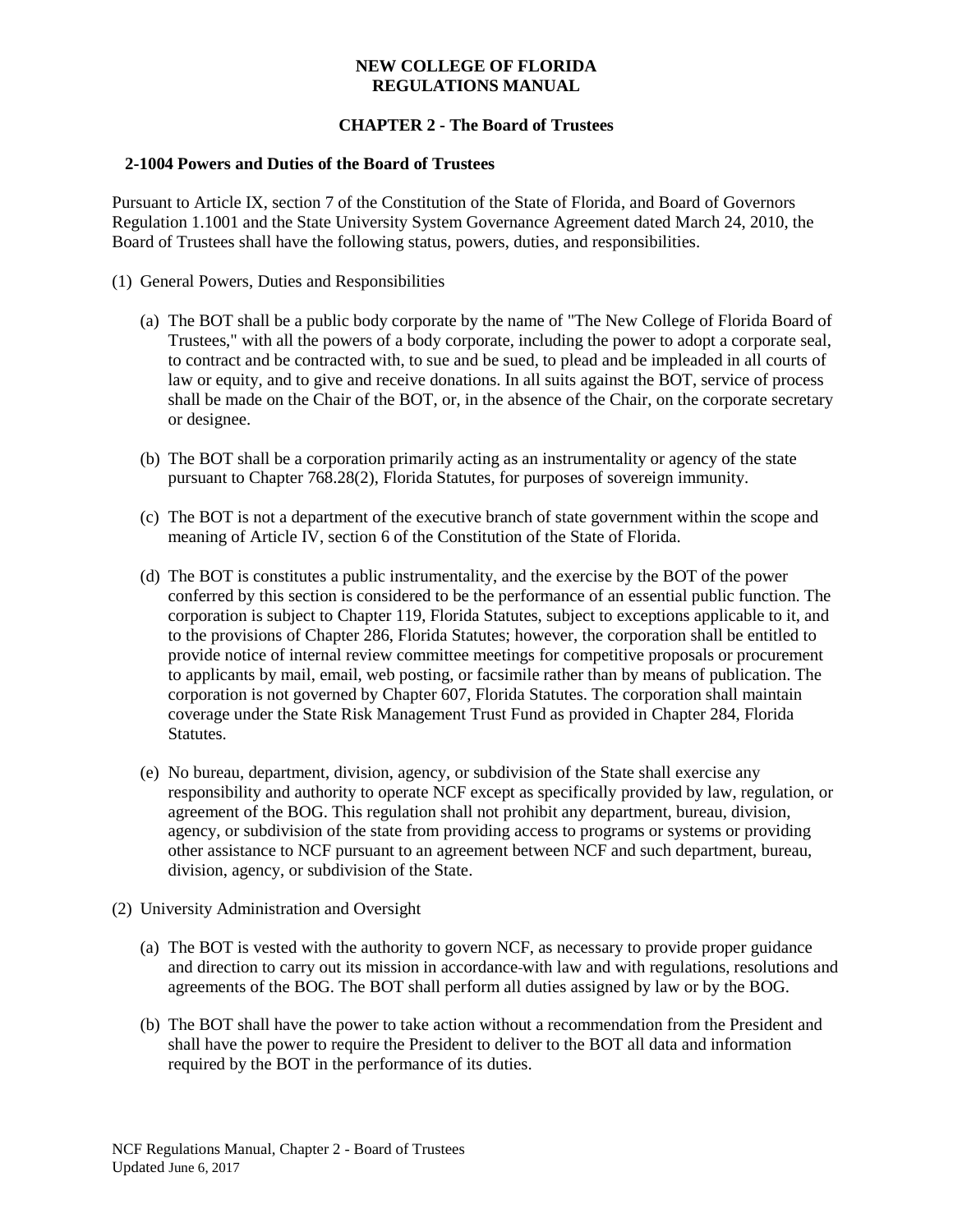- (c) The BOT may establish committees to address matters including, but not limited to, academic and student affairs, strategic planning, finance, audit, property acquisition and construction, personnel, and budgets.
- (d) The BOT shall adopt a strategic plan specifying institutional goals and objectives that are in alignment with the College's mission, the BOG system-wide strategic plan, and BOG regulations. The BOT strategic plans shall be submitted to the BOG for approval.
- (e) The BOT shall prepare a multi-year work-plan that outlines the College's top priorities, strategic directions, and specific actions and financial plans for achieving those priorities, as well as performance expectations and outcomes on institutional and system-wide goals. The work-plan shall reflect the College's distinctive mission and focus on core institutional strengths within the context of State University System goals and regional and statewide needs. The work-plan shall be submitted to the BOG.
- (f) The BOT shall maintain an effective information system to provide accurate, timely, and costeffective information about the College, and shall require that all data and reporting requirements of the BOG, accreditors, and other governing bodies are met.
- (g) The BOT may promulgate regulations and procedures related to data and technology, including information systems, communications systems, computer hardware and software, and networks.
- (h) The BOT may secure comprehensive general liability insurance pursuant to Chapter 1004.24, Florida Statutes.
- (i) The BOT may provide for payment of the cost of civil actions against its officers, employees, or agents pursuant to Chapter 1012.965, Florida Statutes.
- (j) The BOT may promulgate regulations in accordance with the Regulation Development Procedure adopted by the BOG.
- (k) The BOT may govern traffic on the grounds of the College and in other areas in accordance with law and any mutual aid agreements entered into with other law enforcement agencies.
- (l) The BOT shall be responsible for campus safety and emergency preparedness, to include safety and security measures for College personnel, students, and campus visitors.
- (m) The BOT may create divisions of sponsored research and establish policies regulating the administration and operation of the divisions of sponsored research.
- (3) Academic Programs and Student Affairs
	- (a) The BOT has responsibility for ensuring that students have access to general education courses as identified in regulation and requiring no more than one hundred and twenty (120) semester hours of coursework for baccalaureate degree programs unless approved by the BOG. At least half of the required coursework for any baccalaureate degree must be offered at the lower-division level, except in program areas approved by the BOG.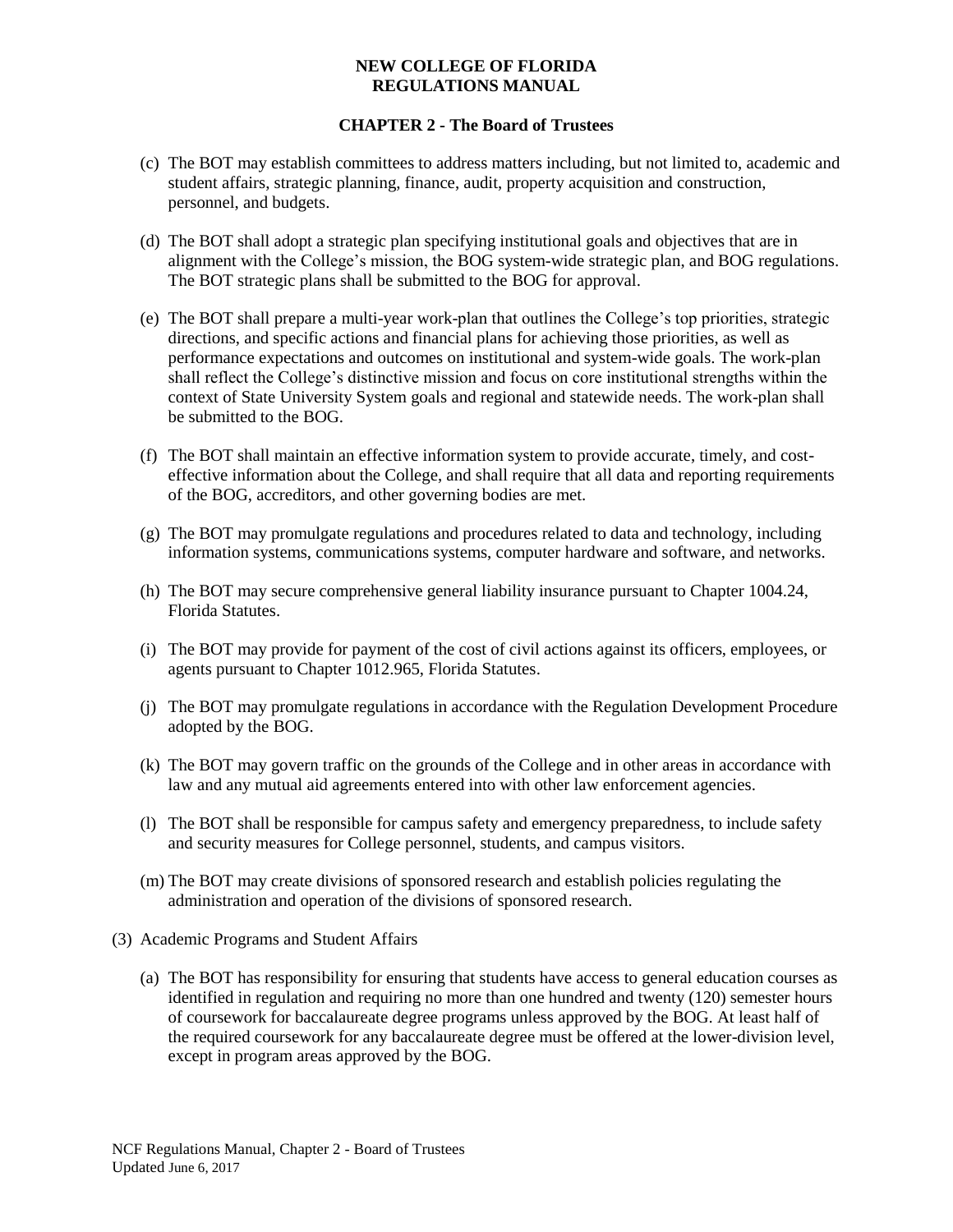- (b) The BOT shall adopt College regulations or policies consistent with BOG regulations in areas including, but not limited to the following.
	- 1. The BOT has responsibility for the establishment and discontinuance of degree programs up to and including the master's degree level; the establishment and discontinuance of course offerings; provision of credit and noncredit educational offerings; location of classes; services provided; and dissemination of information concerning such programs and services. Approval of new programs must be pursuant to criteria established by the BOG;
	- 2. The BOT must identify its core curricula and work with school districts to ensure that its curricula coordinate with the core curricula and prepare students for college-level work. The BOT may establish intra-institutional and inter-institutional programs to maximize articulation pursuant to Chapter 1007.22, Florida Statutes;
	- 3. The BOT shall govern admission and financial assistance of students pursuant to Florida Statutes and regulations of the BOG. The BOT may consider the past actions of any person applying for admission or enrollment and may deny admission or enrollment to an applicant because of misconduct if determined to be in the best interest of NCF;
	- 4. The BOT shall establish student performance standards for the award of degrees and certificates;
	- 5. The BOT has responsibility for student activities and organizations;
	- 6. The BOT has responsibility for student records and reports;
	- 7. The BOT must adopt a written anti-hazing regulation, appropriate penalties for violations of such regulation, and a program for enforcing such regulation;
	- 8. The BOT must adopt a policy pursuant to Chapter 1006.53, Florida Statutes, that reasonably accommodates the religious observance, practice, and belief of individual students in regard to admissions, class attendance, and the scheduling of examinations and work assignments; and
	- 9. The BOT shall establish a uniform code of conduct and appropriate penalties for violations of its rules by students and student organizations, including rules governing student academic honesty. Such penalties, unless otherwise provided by law, may include fines, the withholding of diplomas or transcripts pending compliance with rules or payment of fines, and the imposition of probation, suspension, or dismissal.
- (c) The BOT shall establish a committee to periodically review and evaluate the student judicial system. At least one-half of the members of the committee shall be students appointed by the student body president.
- (d) The BOT shall approve the internal procedures of student government organizations.
- (e) The BOT shall require that institutional control and oversight of its intercollegiate athletics program is in compliance with the rules and regulations of the National Collegiate Athletic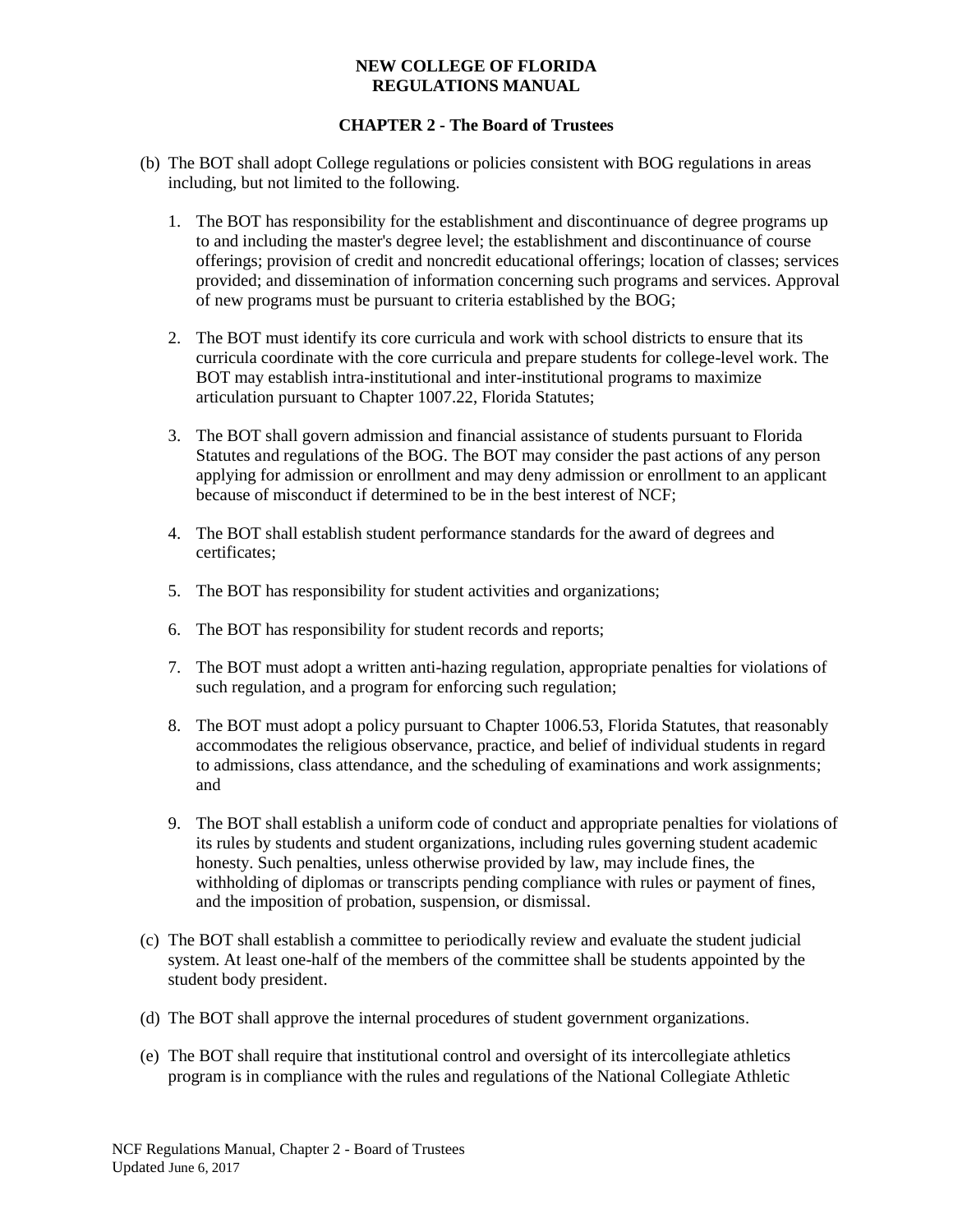## **CHAPTER 2 - The Board of Trustees**

Association. The College President is responsible for the administration of all aspects of the intercollegiate athletics program, as stated in NCF Regulation 2-2002 Powers of the President.

- (4) Personnel
	- (a) The BOT shall provide for the establishment of the personnel program for all College employees, including the President, which may include, but is not limited to, the following:
		- 1. Compensation and other conditions of employment;
		- 2. Recruitment and selection;
		- 3. Non-reappointment;
		- 4. Standards for performance, conduct, evaluation, benefits, and hours of work;
		- 5. Leave policies;
		- 6. Recognition and awards;
		- 7. Inventions and works
		- 8. Travel;
		- 9. Learning opportunities and exchange programs;
		- 10. Academic freedom and responsibility;
		- 11. Promotion, assignment, demotion, transfer, tenure, and permanent status;
		- 12. Ethical obligations and conflicts of interest;
		- 13. Restrictive covenants;
		- 14. Disciplinary actions, complaints, appeals, and grievance procedures; and
		- 15. Separation and termination from employment.
	- (b) The Department of Management Services shall retain authority over College employees for programs established in Chapters 110, 121, 122, and 238, Florida Statutes.
	- (c) To the extent allowed by law, College employees shall continue to be able to participate in the state group insurance programs and the state retirement systems.
	- (d) The BOT may consider the past actions of any person applying for employment and may deny employment to a person because of misconduct if determined to be in the best interest of NCF.
	- (e) The BOT shall act as the sole public employer with regard to all public employees of the College for the purposes of collective bargaining, and shall serve as the legislative body for the resolution of impasses with regard to collective bargaining matters.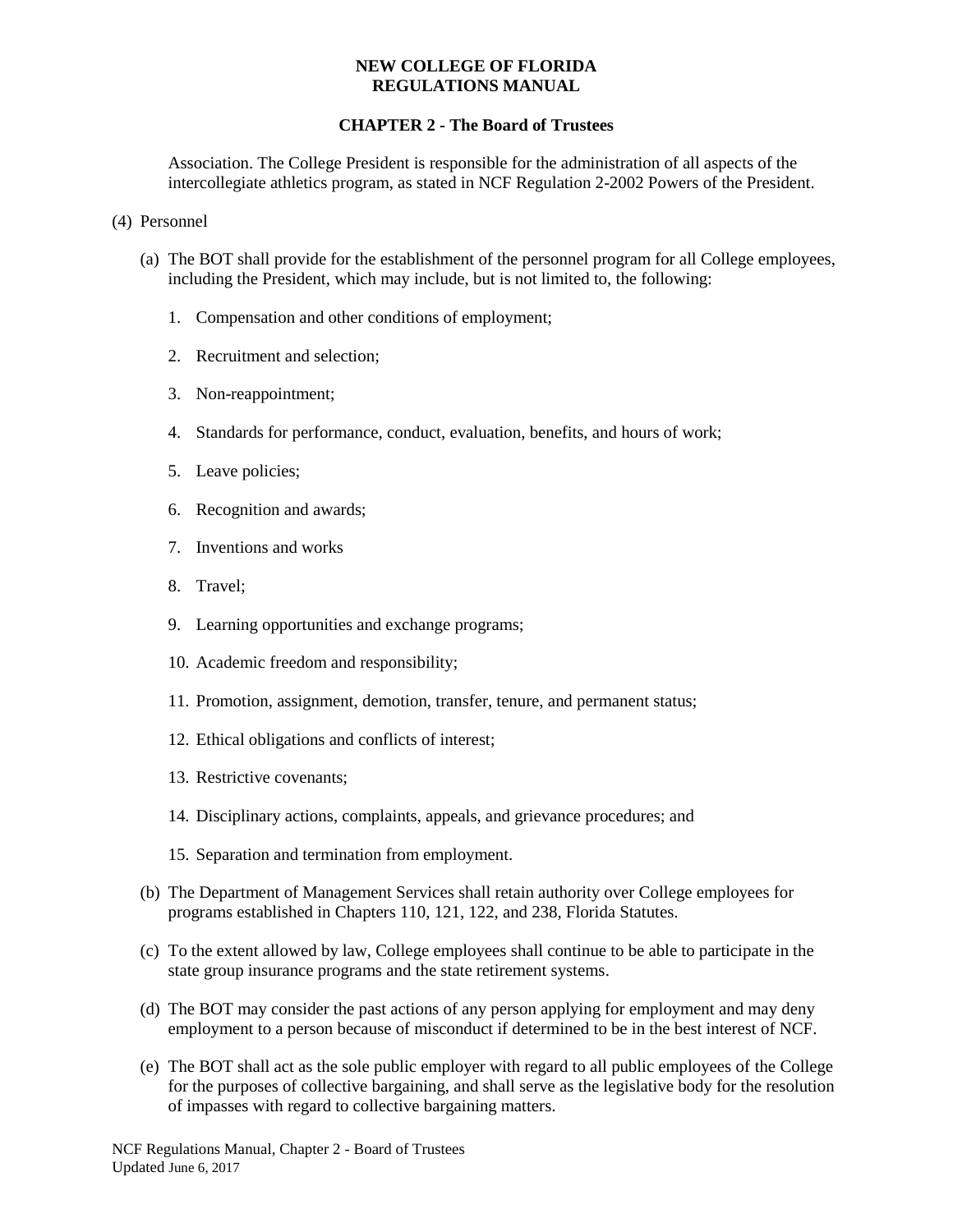- (f) The BOT shall select the President subject to confirmation by the BOG. A Presidential search committee shall be appointed to make recommendations to the full BOT subject to BOG Regulation 1.002 . The BOT shall select a candidate for confirmation, and shall submit a written description of the selection process and criteria, and the qualifications of the selected candidate for BOG consideration. The candidate selected by the BOT shall be required to appear before the BOG at the meeting where confirmation of the candidate will be considered. Such meeting will be held as soon as practicable to ensure a timely transition. A two-thirds vote of the BOG shall be required to deny confirmation of a candidate selected by the BOT.
- (g) In the event the BOT selects an interim President, such selection is subject to confirmation by the Board of Governors. If it is determined by the BOT to be in the best interests of the College, the interim President selected by the BOT may be delegated full authority to serve as the interim President during the period prior to confirmation by the BOG. Continued service as interim President requires confirmation by the BOGs, and the candidate shall be required to appear before the BOG at the meeting where confirmation will be considered. Such meeting will be held as soon as practicable to ensure a timely transition.
- (h) The BOT shall develop guidelines for the annual evaluation of the President.
- (i) The BOT shall conduct an annual evaluation of the President in accordance with rules of the BOG and submit such evaluations to the BOG for review. The evaluation must address the achievement of the performance goals established by the accountability process implemented pursuant to Chapter 1008.46, Florida Statutes, and the performance of the President in achieving the annual and long-term goals and objectives established in the institution's employment equity accountability program implemented pursuant to Chapter 1012.95, Florida Statutes. The Chair of the BOT shall request input from the Chair of the BOG, who may involve the Chancellor, during the annual evaluation process pertaining to responsiveness to the BOG's strategic goals and priorities, and compliance with system-wide regulations.
- (5) Financial Management
	- (a) The BOT shall be responsible for the financial management of the College and shall submit an institutional budget request, including a request for fixed capital outlay, and an operating budget to the BOG for approval in accordance with the guidelines established by the BOG.
	- (b) The BOT shall establish tuition and fees, as well as waivers for tuition and fees, pursuant to the State University System Governance Agreement dated March 24, 2010, BOG regulations and delegation, and Chapters 1009.24 and 1009.26, Florida Statutes.
	- (c) The BOT shall engage in sound debt management practices for the issuance of debt by the College and its direct support organizations, and shall comply with the guidelines established by the BOG in connection with the authorization, issuance, and sale of College and direct support organization debt.
	- (d) The BOT shall account for expenditures of all state, local, federal, and other funds in accordance with BOG guidelines or regulations, and as provided by state or federal law.
	- (e) The BOT may enter into agreements for, and accept, credit card payments as compensation for goods, services, tuition, and fees.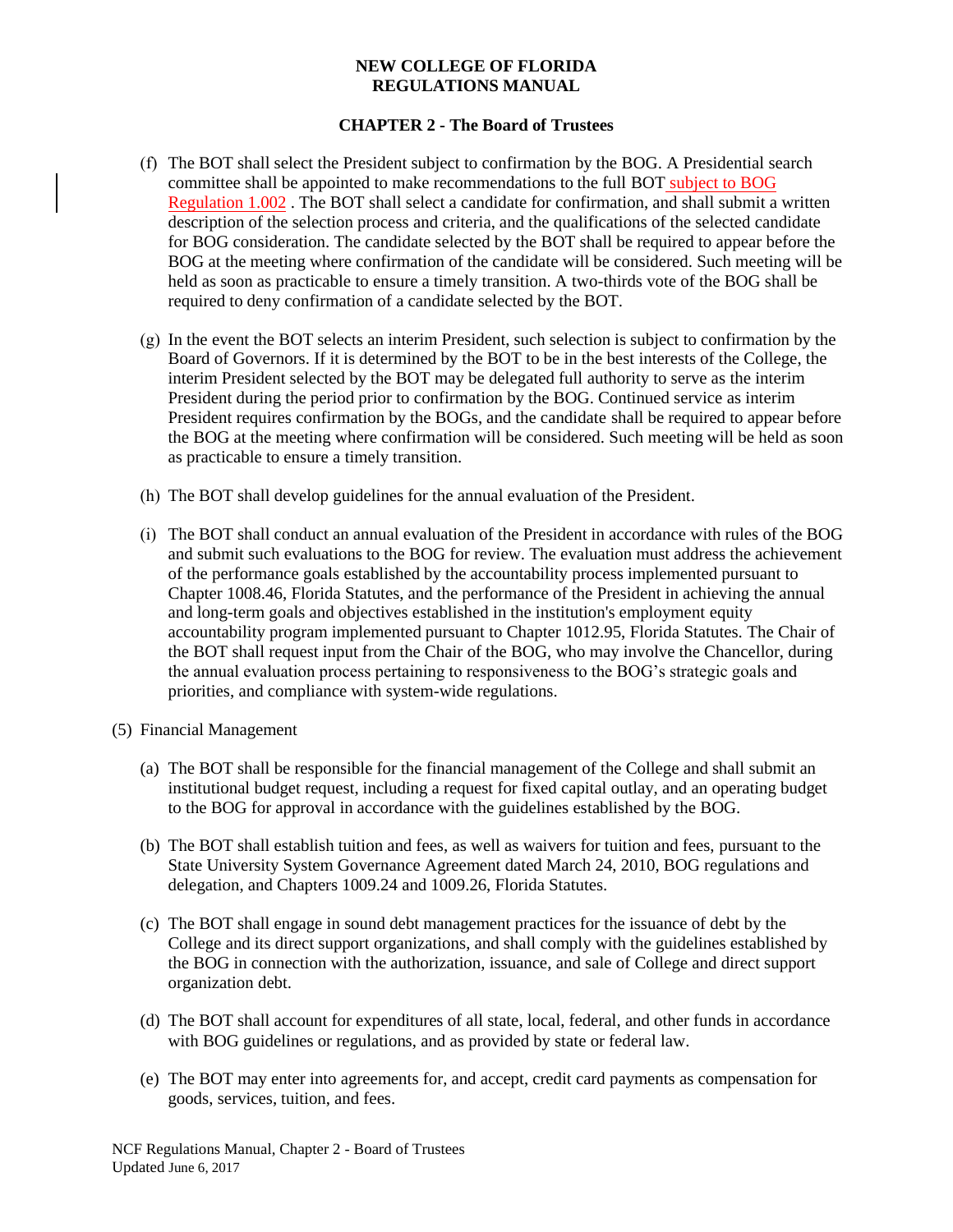- (f) The BOT shall establish policies and procedures for the performance of annual internal audits of College finances and operations. All reports generated from such audits must be submitted to the BOG after review and acceptance by the BOT or its designee.
- (g) The BOT and any direct support organization shall submit annual financial statements to the BOG.
- (6) Property and Purchasing
	- (a) The BOT shall ensure compliance with the provisions of Chapter 287.09451, Florida Statutes, for all procurement, and Chapters 255.101 and 255.102, Florida Statutes, for construction contracts, and rules adopted pursuant thereto, relating to the utilization of minority business enterprises, except that procurements costing less than the amount provided for in CATEGORY FIVE as provided in Chapter 287.017, Florida Statutes, shall not be subject to Chapter 287.09451, Florida Statutes.
	- (b) Notwithstanding the provisions of Chapter 253.025, Florida Statutes, the BOT may, with the consent of the Board of Trustees of the Internal Improvement Trust Fund, sell, convey, transfer, exchange, trade, or purchase real property and related improvements necessary and desirable to serve the needs and purposes of NCF.
	- (c) The BOT and any direct support organization must obtain prior approval from the BOG before entering into a binding contractual obligation to improve real property that will result in the BOT or the direct support organization seeking a commitment of state funds for the development, construction, operation, or maintenance of an educational or research facility.
	- (d) The BOT shall have the authority to acquire real and personal property and contract for the sale and disposal of same, and approve and execute contracts for purchase, sale, lease, license, or acquisition of commodities, goods, equipment, and contractual services, leases of real and personal property, and construction. The acquisition may include purchase by installment or lease-purchase. Such contracts may provide for payment of interest on the unpaid portion of the purchase price.
	- (e) With respect to state-funded real property acquisitions, the BOT may, with the consent of the Board of Trustees of the Internal Improvement Trust Fund, sell, convey, transfer, exchange, trade, or purchase real property and related improvements necessary and desirable to serve the needs and purposes of the College.
		- 1. The BOT may secure appraisals and surveys in accordance with the policies and procedures of the Board of Trustees of the Internal Improvement Trust Fund. Whenever the BOT finds it necessary for timely property acquisition, it may contract, without the need for competitive selection, with one or more appraisers whose names are contained on the list of approved appraisers maintained by the Division of State Lands in the Department of Environmental Protection.
		- 2. The BOT may negotiate and enter into an option contract before an appraisal is obtained. The option contract must state that the final purchase price may not exceed the maximum value allowed by law. The consideration for such an option contract may not exceed 10 percent of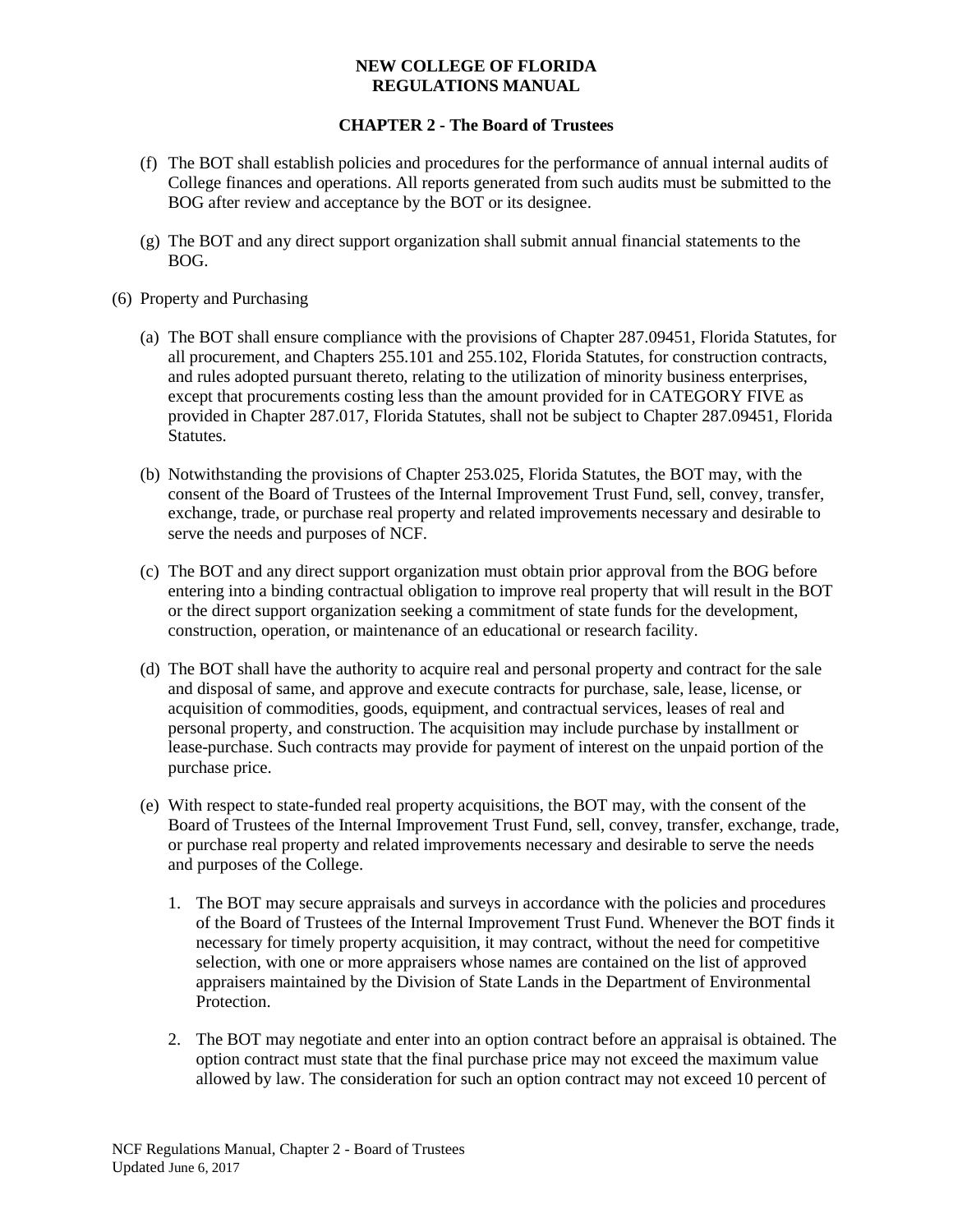## **CHAPTER 2 - The Board of Trustees**

the estimate obtained by the BOT, or 10 percent of the value of the parcel, whichever is greater, unless otherwise authorized by the BOT.

- 3. Title to property acquired by the BOT prior to January 7, 2003, and to property acquired thereafter with state funds, shall vest in the Board of Trustees of the Internal Improvement Trust Fund. With respect to all other real property acquired by the College, such property shall be titled in the name of the BOT, or as the BOT may deem appropriate.
- 4. This subsection is not intended to abrogate in any manner the authority delegated to the Board of Trustees of the Internal Improvement Trust Fund or the Division of State Lands to approve a contract for purchase of state lands or to require policies and procedures to obtain clear legal title to parcels purchased for state purposes. Title to property acquired by the BOT prior to January 7, 2003, and to property acquired with funds appropriated by the Legislature, shall vest in the Board of Trustees of the Internal Improvement Trust Fund.
- (f) The BOT shall submit plans for all new campuses and instructional centers to the BOG for approval.
- (g) The BOT shall administer a program for the maintenance and construction of facilities.
- (h) The BOT may exercise the right of eminent domain pursuant to the provisions of Chapter 1013, Florida Statutes. Any suits or actions brought by the BOT shall be brought in the name of the BOT, and the Department of Legal Affairs shall conduct the proceedings for, and act as the counsel of, the BOT.
- (i) The BOT shall be responsible for the use, maintenance, protection, and control of, and the imposition of charges for, College-owned or College-controlled buildings and grounds, property and equipment, name trademarks and other proprietary marks, and the financial and other resources of the College. Such authority may include placing restrictions on activities and on access to facilities, firearms, food, tobacco, alcoholic beverages, distribution of printed materials, commercial solicitation, animals, and sound. The authority vested in the BOT in this subsection includes the prioritization of the use of space, property, equipment, and resources and the imposition of charges for those items.
- (j) With respect to any funds or real or personal property designated by will, deed, agreement, or court appointment to be held in trust for the benefit of the College or its students, faculty members, officers, or employees, or for any educational purpose, the BOT may act as trustee with full legal capacity as trustee to administer such trust property and, in such event, the title thereto shall vest in the BOT as trustee. In all such cases, the BOT shall have the power and capacity to do and perform all things as fully as any individual trustee or other competent trustee might do or perform, and with the same rights, privileges, and duties including the power, capacity, and authority to convey, transfer, mortgage, or pledge such property held in trust and to contract and execute all other documents relating to said trust property which may be required for or appropriate to the administration of such trust or to accomplish the purposes of any such trust. Nothing herein shall be construed to authorize the BOT to contract a debt on behalf of, or in any way to obligate, the state; and the satisfaction of any debt or obligation incurred by the BOT under the provisions of this section shall be exclusively from the trust property, mortgaged or encumbered.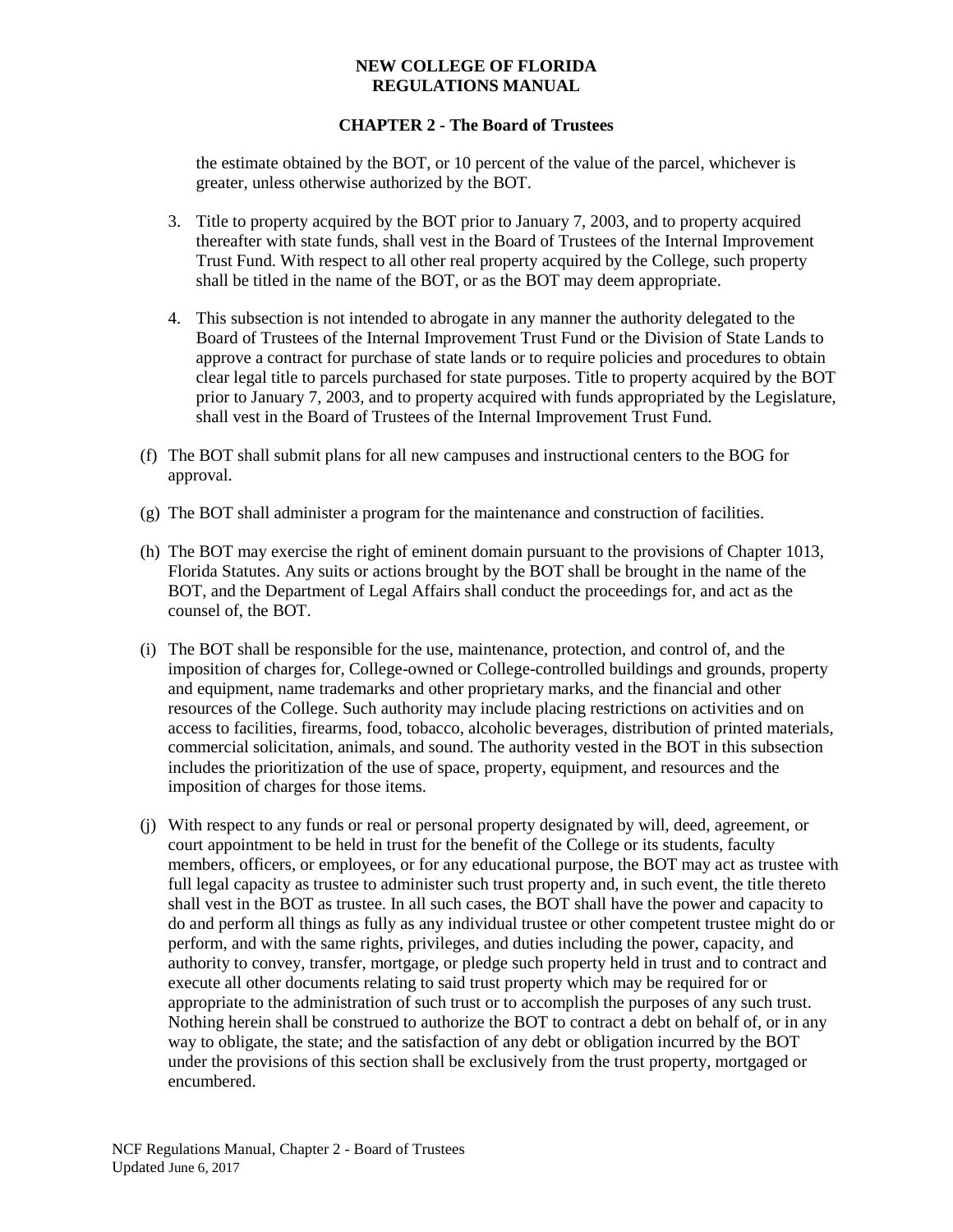- 1. Deeds, mortgages, leases, and other contracts of the BOT relating to real property of any such trust or any interest therein may be executed by the BOT, as trustee, in the same manner as is provided by the laws of the State for the execution of similar documents by other corporations or may be executed by the signatures of a majority of the members of the BOT; however, to be effective, any such deed, mortgage, or lease contract for more than 10 years of any trust property, executed hereafter by the BOT, shall be approved by a resolution of the BOG; and such approving resolution may be evidenced by the signature of either the chair or the secretary of the BOG to an endorsement on the instrument approved, reciting the date of such approval, and bearing the seal of the BOG. Such signed and sealed endorsement shall be a part of the instrument and entitled to record without further proof.
- 2. Any and all such appointments of, and acts by, the BOG as trustee of any estate, fund, or property prior to May 18, 1949, are hereby validated, and said board's capacity and authority to act as trustee until July 1, 2001, in all of such cases is ratified and confirmed; and all deeds, conveyances, lease contracts, and other contracts heretofore executed by the BOG, either by the signatures of a majority of the members of the board or in the board's name by its chair or chief executive officer, are hereby approved, ratified, confirmed, and validated.
- (k) The BOT shall prepare and adopt a campus master plan, and shall prepare, adopt, and execute a campus development agreement, pursuant to Chapter 1013.30, Florida Statutes.
- (l) The BOT may authorize the rent or lease of parking facilities, provided that such facilities are funded through parking fees or parking fines imposed by the College. The BOT may authorize the College to charge fees for parking at such rented or leased parking facilities and parking fines.
- (m) The BOT shall promulgate regulations that establish basic criteria related to the procurement of commodities and contractual services.
- (n) The BOT shall be responsible for the fire safety and sanitation of public educational and ancillary plants.
- (7) Direct Support Organizations and Health Services Support Organizations
	- (a) The BOT may establish direct support organizations ("DSO") and health services support organizations and certify them to use College property, facilities and personal services. Such support organizations shall be organized and operated to serve the best interests or missions of the College, including the College's research, education and service missions, and may receive, hold, invest, and administer property and make expenditures to or for the benefit of the College or for the benefit of a research and development park or research and development authority affiliated with the College.
	- (b) The BOT shall establish by regulation conditions with which a support organization must comply in order to use College property, facilities, or personal services and such additional conditions, controls, and requirements for support organizations as the BOT deems appropriate to provide for budget and audit review and oversight. In addition, the regulation must include the following conditions:
		- 1. The establishment of appropriate thresholds that delineate when approval by the BOT is required for the purchase of goods and services by a DSO.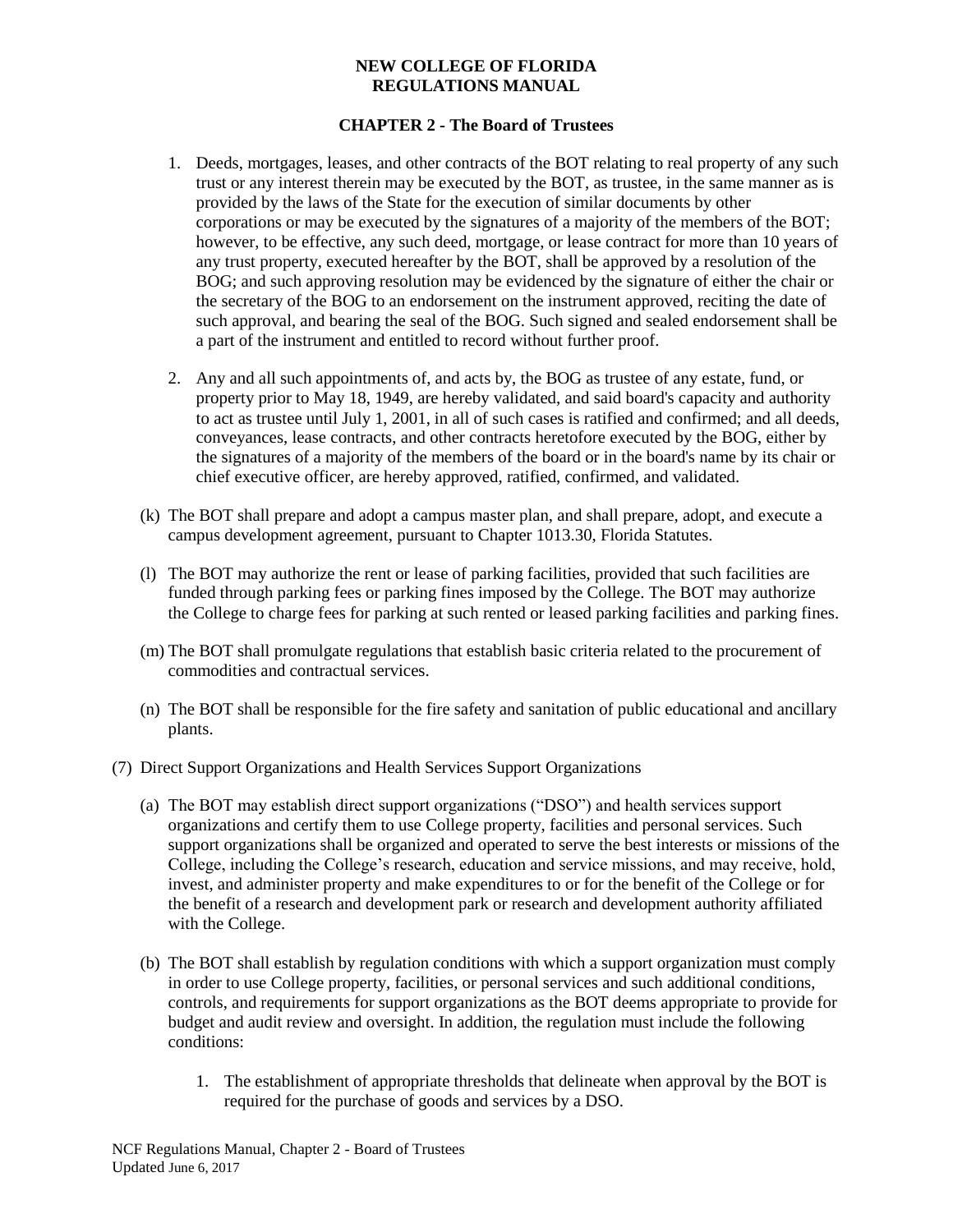- 2. All debt issued by a DSO is subject to the State University System Debt Management Guidelines and all public-private partnership transactions involving a DSO are subject to the State University System Public-Private Partnership Guidelines.
- 3. The establishment of appropriate thresholds that delineate when approval is required by the BOT for the acquisition of real property and the construction or renovation of facilities by a DSO.
- 4. College personal services used by a DSO are subject to the remuneration requirements set forth in section 1012.976, Florida Statutes.
- 5. A DSO is prohibited from using state funds for travel expenses incurred by the DSO.
- 6. A DSO is prohibited from giving, either directly, or indirectly, any gift to a political committee as defined in section. 106.011 Florida Statutes, for any purpose.
- (c) The Director or Chief Executive Operating Officer of the support organization shall report to the college president or designee.
- (d) Operating budgets of support organizations shall be prepared at least annually, and approved by the organization's governing board and the BOT or designee. Significant changes in planned expenditures in the approved budget must be reported to the BOT or designee as soon as practicable but no later than the deadline established by the BOT.
- (e) Support organizations shall provide for an annual audit conducted pursuant to College regulations or policies. The annual audit report shall be submitted to the BOT for review. The approved audit report shall be submitted to the Board of Governors, and the Auditor General. The BOT or designee, the Board of Governors, the Auditor General, and the Office of Program and Policy Analysis and Government Accountability may require and receive any records relative to the operation of a support organization from the organization or its independent auditors.
- (f) Each support organization shall submit its federal Internal Revenue Service application for Recognition of Exemption form (Form 1023) and its federal Internal Revenue Service Return of Organization Exempt from Income Tax form (Form 990) to the BOT or designee at the times required by the applicable regulation or policy of the BOT. Copies of such forms shall be provided by the College to the Board of Governors.
- (g) As of July 1, 2019, any transfer of a state appropriation to a DSO is limited to funds pledged for capital projects.
	- 1. This regulation does not prohibit the transfer of non-state funds between College DSOs, or the transfer of non-state funds to the DSO, as long as the original source of funding was not a state appropriation.
	- 2. A DSO may transfer funds and provide the use of DSO property, facilities or personal services without any charge to the College.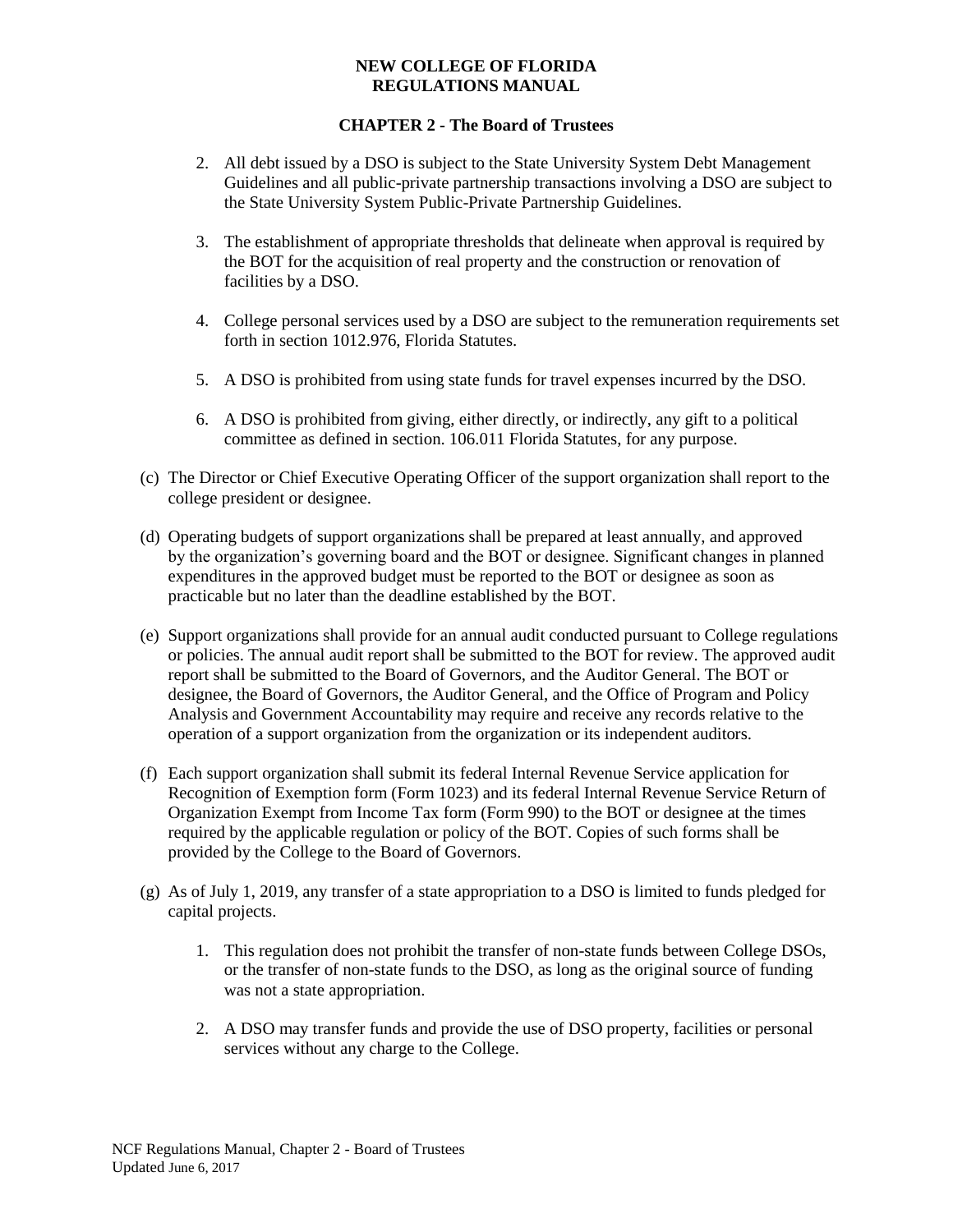# **CHAPTER 2 - The Board of Trustees**

- 3. Effective for fiscal 2018-2019, and annually thereafter, the College will report to the Legislature and the Board of Governors all transfers of state funds to each university DSO, using the format and instructions specified by the Chancellor.
- (h) A support organization shall provide equal employment opportunities to all persons, regardless of race, color, national origin, sex, religion, age, disability, marital status, veteran status, or any other basis protected by law.
- (i) The chair of the BOT shall appoint at least one representative to each DSO board of directors and executive committee (if any). The College president or designee shall also serve on the board of directors and executive committee of each DSO. The BOT shall approve all appointments to any DSO board other than the chair's representative(s) or the president or president's designee. The chair's designee may not be the university president; nor may the chair and president appoint the same person to represent both the chair and the president on any one DSO board.
- (j) he BOT shall decertify a support organization if the university board of trustees or designee determines that the organization is no longer serving the best interest or mission of the university and decertification is appropriate.

In decertifying a support organization, the BOT shall require an accounting of the organization's assets and liabilities and take such reasonable action as necessary to secure the return of all College property and facilities as requested by the College.

- (8) Other Powers and Duties
	- (a) The BOT may form such corporate entities as are necessary to establish and maintain faculty practice plans for the collection, distribution, and regulation of fees generated by faculty members engaged in the provision of healthcare services to patients as an integral part of their academic activities and employment as faculty. Each such faculty practice plan must be adopted by the BOT in accordance with BOG regulations and sent to the BOG for approval.
	- (b) The BOT may establish educational research centers for child development pursuant to Chapter 1011.48, Florida Statutes.
	- (c) The BOT may protect, develop, and transfer the work products of College personnel, agents, and contractors, which authority shall include but not be limited to licensing, assigning, selling, leasing, or otherwise allowing the use of or conveying such work products and securing and enforcing patents, copyrights, and trademarks on such products The BOT may develop and produce work products relating to educational endeavors that are subject to trademark, copyright, or patent statutes pursuant to Chapter 1004.23, Florida Statutes. The BOT shall have policies and procedures concerning the work products of College personnel that facilitate technology development and transfer for the public benefit. Such policies must include, without limitation, provisions that take into account the contributions of College personnel in the development of work products and that require any proceeds from such work products be used to support the research and sponsored training programs of the College.
	- (d) The BOT bears ultimate responsibility for compliance with the requirements of all applicable laws, rules, and regulations.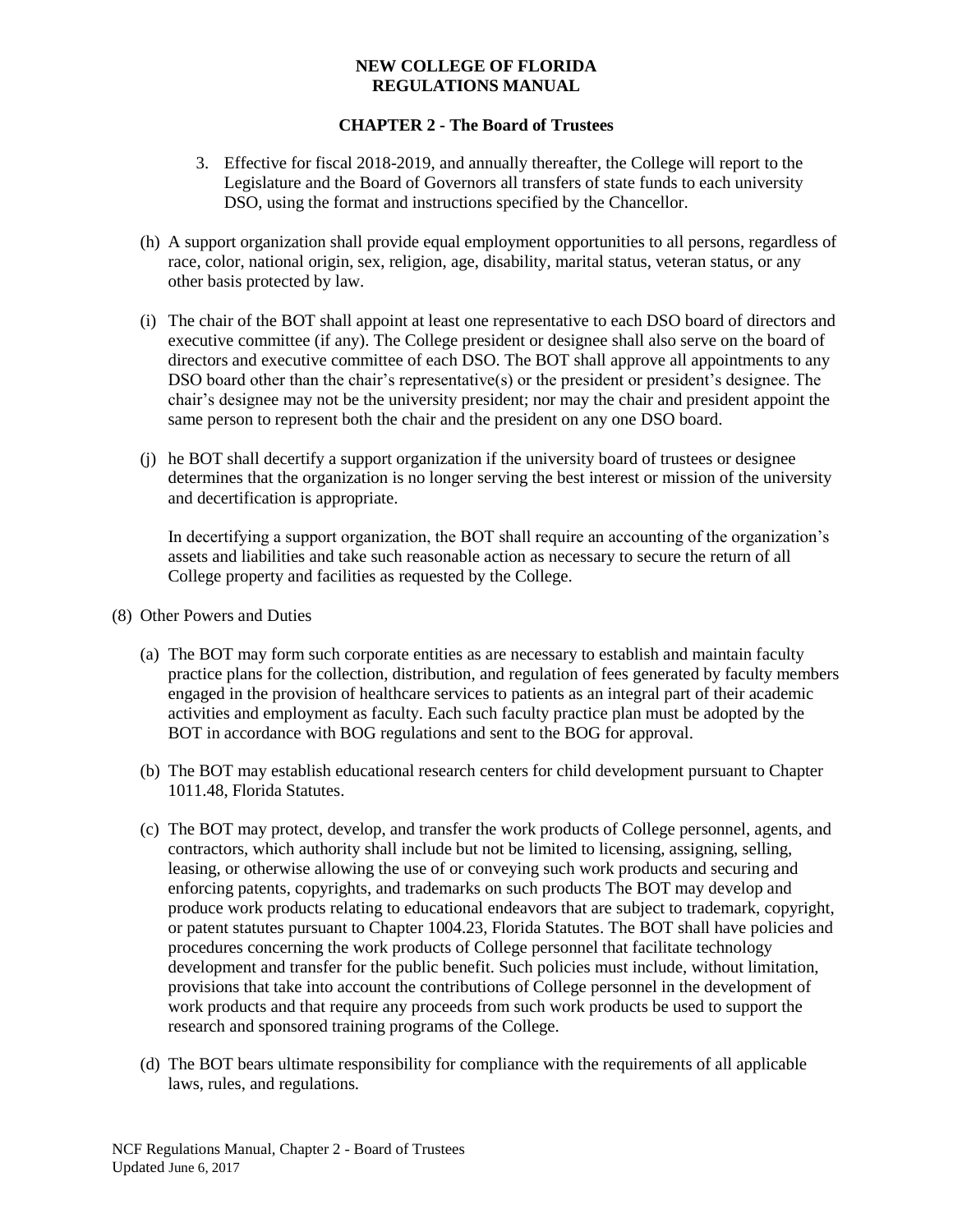## **CHAPTER 2 - The Board of Trustees**

- (e) The BOT shall perform such other duties as provided by the BOG, or as the BOT may determine are necessary or appropriate for the administration of the College, so long as the BOT complies with any applicable laws and BOG regulations and policies.
- (f) The BOT shall be responsible for cost-effective policy decisions appropriate to NCF's mission, the implementation and maintenance of high quality education programs within law and rules of the BOG, the measurement of performance, the reporting of information, and the provision of input regarding state policy, budgeting, and education standards.
- (g) The BOT shall develop an accountability plan pursuant to guidelines established by the BOG and Florida Statutes.
- (h) The BOT shall actively implement a plan, in accordance with guidelines of the State Board of Education, for working on a regular basis with the other university boards of trustees, representatives of the community college boards of trustees, and representatives of the district school boards, to achieve the goals of the seamless education system.
- (9) In addition to the duties and responsibilities enumerated herein, NCF and the BOT shall have those duties and responsibilities as may be specifically delegated by the BOG and as may be provided by law or agreement and shall act consistent with those responsibilities.

*Authority: Article IX, Sec. 7, Fla. Constitution; Fla. Board of Governors Regulation 1.001* 

*History: Revised 04-19-22; Adopted 09-29-01, as By-laws of the Board of Trustees of NCF; Revised 11-03-01, 05-25-02, 07-15-02, 08-24-02, 02-8-03, 02-05-05; Revised and renumbered 11-05-05; Revised 09-11-10, 11-06-10, 11-04-17, 10-20-18*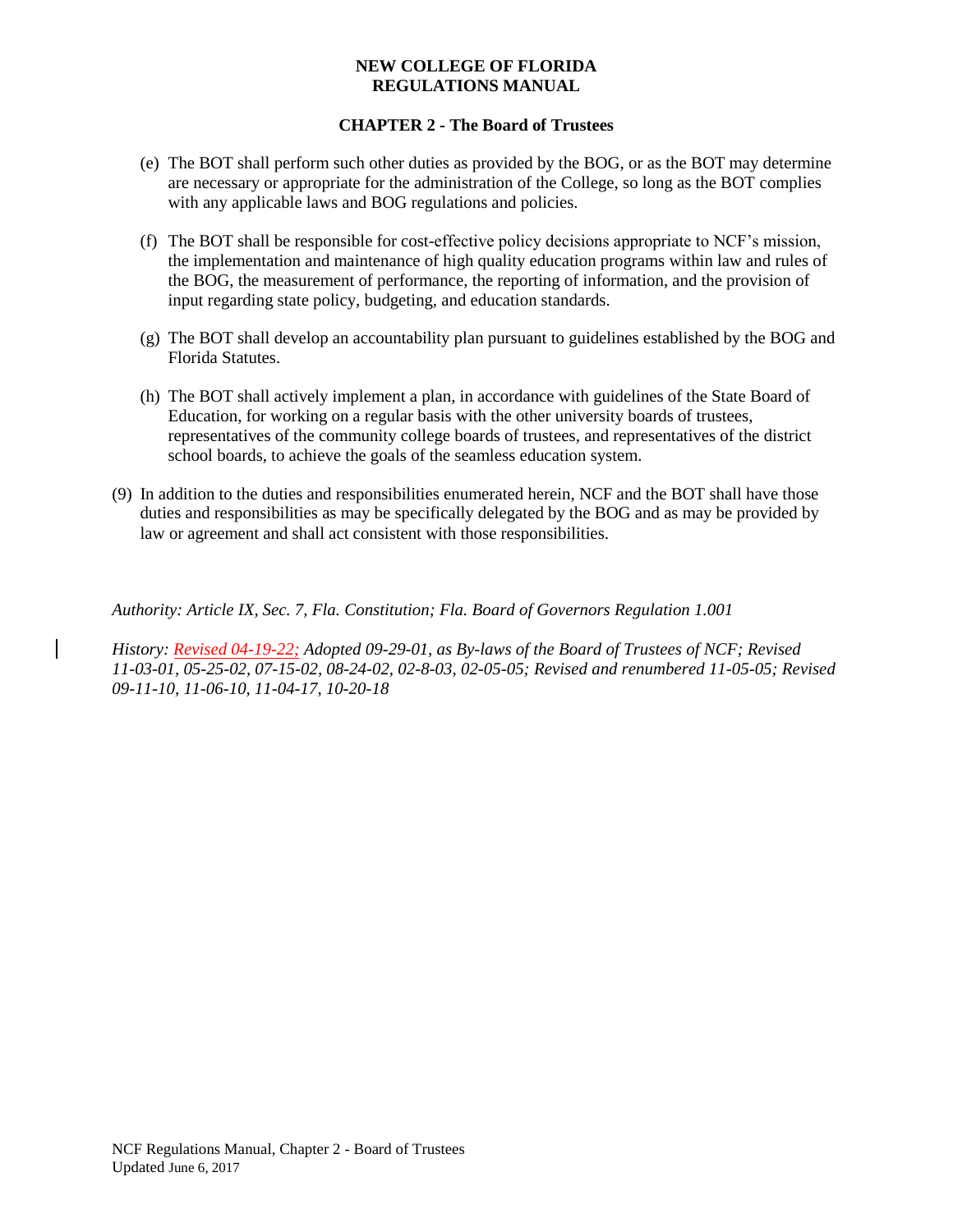## **CHAPTER 2 - The Board of Trustees**

## **2-1005 Officers of the BOT**

- (1) Officers. The Officers of the BOT shall consist of the Chair, the Vice Chair, and the Secretary.
- (2) Election. At the Annual Meeting, the BOT shall elect from its own body a Chair, who shall preside at meetings, a Vice Chair, and a Secretary. The President shall serve as Secretary of the BOT. However, the BOT may appoint assistant secretary to assist the President or to serve in the President's stead.
- (3) Term. The officers may serve two-year terms and may be reselected for one additional consecutive term. Where any officer is unable to complete the entire two-year term, an election shall be held to fill the unexpired portion.
- (4) Chair. The duties of the Chair shall be as follows:
	- (a) To preside over all meetings of the BOT and, in that capacity, to fix the order of business, call special meetings of the BOT, attest to actions of the BOT, appoint all standing and special committees, require the proper preservation of records of the BOT's proceedings by the Secretary, and notify the Governor in writing whenever a board member fails to attend three consecutive meetings in any fiscal year.
	- (b) Without diminishing the right of individual trustees to publicly express their personal views, the Chair of the BOT, unless otherwise determined by the BOT or the Chair, shall act as spokesman for the BOT.
	- (c) To sign all diplomas, certificates or degrees issued by the institution.
	- (d) To execute all deeds, contract, agreements or other legal documents authorized by the Board.
	- (e) To attend official functions of NCF as the representative of the BOT.
	- (f) To carry out such other acts and functions as the BOT may from time to time direct.
	- (g) Whenever the office of the President becomes vacant or a vacancy is impending, the Chair shall appoint a Search Committee pursuant to BOG Regulation 1.002 to refer candidates for BOT consideration and for the BOT to select a final qualified candidate as President-Elect for BOG confirmation.pecial Committee on the Nomination of a President to seek and recommend to the BOT a person to fill the vacancy. This special committee shall be responsible to the Chair and shall consist of no fewer than five (5) members.
- (5) Vice Chair. The duties of the Vice Chair shall be as follows:
	- (a) In the absence of the Chair, to preside at meetings of the BOT.
	- (b) To serve in the place and stead of the Chair upon the disability of the Chair or at such other times and circumstances when directed by the Chair.
	- (c) To perform such other duties as the BOT from time to time may direct.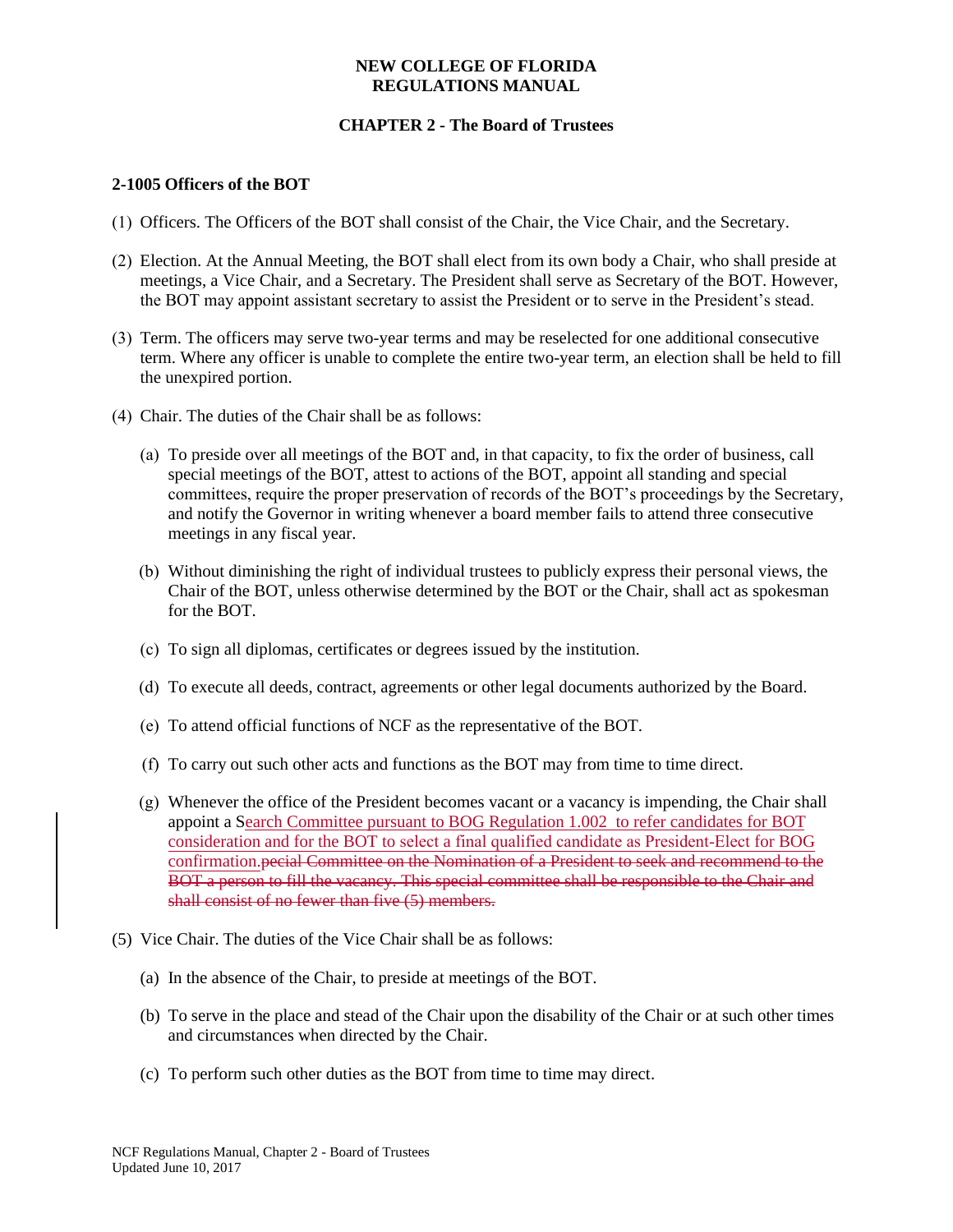## **CHAPTER 2 - The Board of Trustees**

- (6) The President. The President is the chief executive officer of the corporation and the corporate Secretary of the BOT. The President is responsible for the operation and administration of NCF. The President is responsible to the BOT, and shall be charged with carrying out the policies and plan of the BOT in achieving the stated goals and objectives of NCF. In consultation with the President, the Chair of the BOT, the President shall set the agenda for meetings of the BOT, as set out more fully under these By-laws. Specific duties of the President relating to the management of the affairs of NCF are set out in 2-2001 to 2-2003 of these regulations.
- (7) Other Personnel. In addition, the BOT shall appoint, upon recommendation of the President, such other personnel of NCF as the BOT may from time to time deem appropriate.
- (8) Selection and Removal of the President. The President shall be elected by the BOT and may be removed only by assent of two-thirds of the whole number of trustees. The President shall attend all meetings of the BOT and shall have notice of and the privilege of attending all meetings of its committees.
- (9) Presidential Review. The BOT shall adopt a statement of priorities for the year which shall include the President's initiatives and obligations. These statements, along with standards of performance to be developed by the BOT, will become the performance plan by which the BOT evaluates the President. At least once per year, the BOT will discuss the President's performance. The BOT will provide the President with a written summary of its evaluation.
- (10) Secretary. The duties of the Secretary—who is also the President—shall be as follows:
	- (a) To attend all meetings of the BOT and to provide for preparation and maintenance of all the minutes of the meetings of the BOT and of all other records or documents pertaining to actions of the BOT. The BOT may prescribe appropriate regulations with respect to access to said records.
	- (b) To provide for the issuance of all notices required pursuant to these By-laws.
	- (c) To be custodian of the corporate seal of NCF.
	- (d) To carry out such other duties as the BOT may from time to time prescribe.

*Authority: Article IX, Sec. 7, Fla. Constitution; Fla. Board of Governors Regulation 1.001* 

*History: Revised 04-19-22; Adopted 09-29-01 as By-laws of the Board of Trustees of NCF; Revised 11-03-01, 05-25-02, 07-15-02, 08-24-02, 02-08-03, 02-05-05; Revised and renumbered 11-04-05; Revised 11-06-10, 03-10-17 (technical amendment)*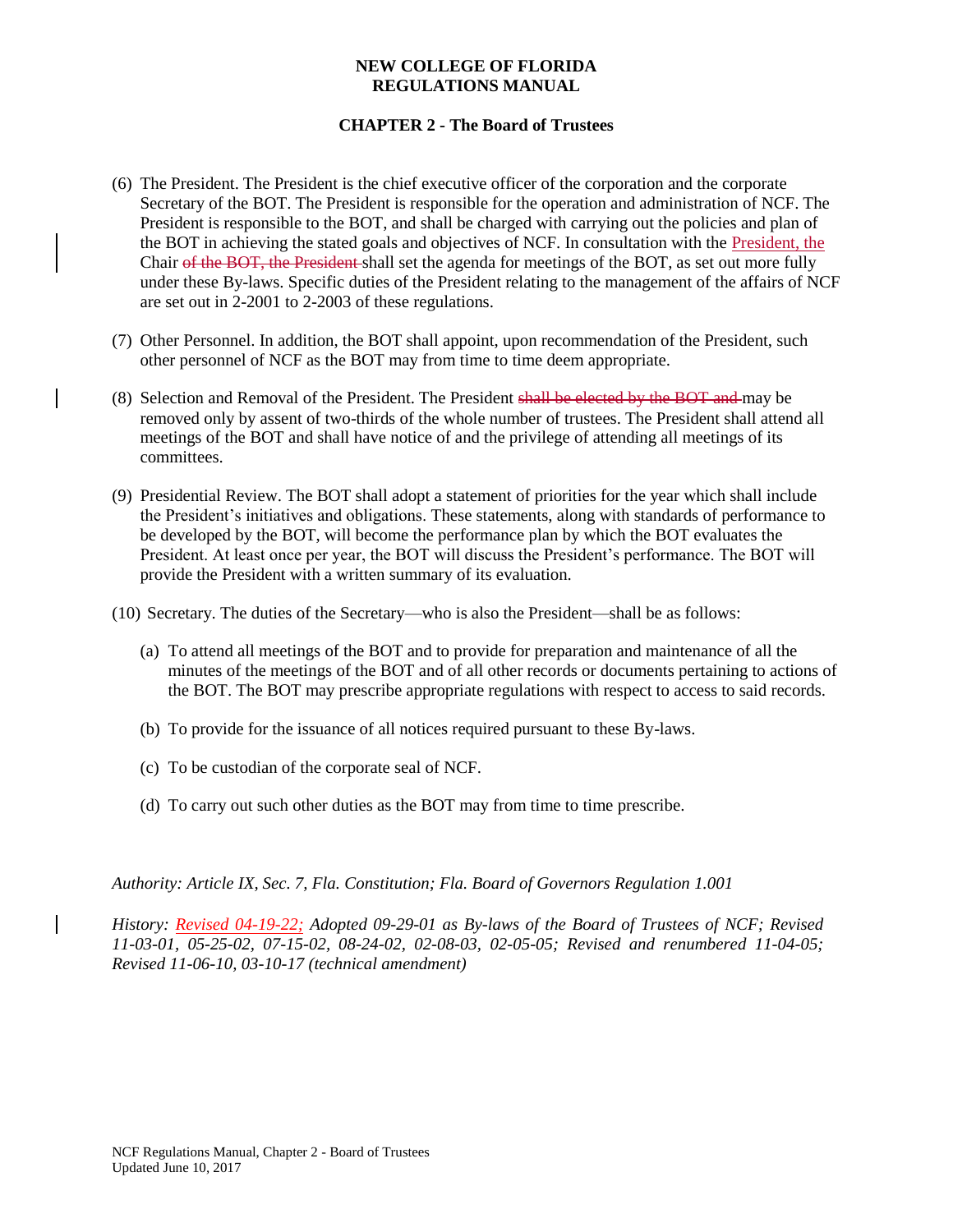#### **Chapter 2 – The Board of Trustees**

#### 2-1006 Committees

The committee system of the BOT shall be composed of the Executive Committee, standing committees, and special committees. In addition to the appointed members, the Chair of the BOT shall be an ex-officio member of all standing and special committees.

- (1) Executive Committee. At each Annual Meeting, the BOT Chair shall appoint from among BOT membership an Executive Committee composed of eight (8) members. These eight members shall consist of the BOT Chair, who shall serve as Chair, BOT Vice Chair and the six (6) Chairs of the BOT's standing committees to be elected by the Board. Nominations for these six (6) positions on the Executive Committee may be made by any trustee, and if there are more than six nominations, a vote shall be taken and the results shall be announced jointly by the Chair of the BOT and the Secretary. Any vacancy on the Executive Committee shall be filled for the unexpired term at the next regular meeting of the BOT and by vote if there is more than one nomination. The President shall serve as an ex-officio member of the Executive Committee.
	- (a) The Executive Committee shall meet upon the call of the Chair of the BOT. It shall consider all matters referred to it by the Chair or the President and shall, in the interim between meetings of the BOT, be vested with the powers and authority of the full BOT and shall take such action on all matters that may be referred to it as in its judgment is required. All such actions taken by the Executive Committee in the interim between meetings of the BOT shall be reported to the BOT at the next regular meeting and shall be confirmed and approved by the BOT at that time.
	- (b) All BOT members may fully participate in Executive Committee meetings. However, voting will be limited to members of the Executive Committee.
	- (c) The Executive Committee will act in the name of the BOT only on matters which need immediate action or are of an emergency nature. The Executive Committee will authorize expenditures only during times of emergency.
- $\frac{2(1)}{2(1)}$  Standing Committees. The standing committees of the BOT shall consist of the Finance and Administration Committee;<sub>5</sub> Audit and Compliance Committee;<sub>5</sub> Academic, and Student and External Affairs Committee;, External Affairs / Student Affairs Committee, and the Strategic Planning Committee. The number to be appointed to each standing committee shall be determined by the Chair of the BOT at the time of appointment. However, no committee shall consist of fewer than three (3) members. The Chair of the BOT may appoint non-BOT members to any standing committee, except that no College management or other employees may serve on the Audit Committee; provided, however, that only BOT members shall chair standing committees.
	- (a) The standing committees shall be nominated by the Chair of the BOT and appointed at the Annual Meeting of each year or as soon as practicable. At, and at the time of appointment, the BOT shall elect the chair of each committee. A vacancy on any committee shall be filled by the Chair of the BOT for the unexpired term, and the Chair of the BOT shall have the power to change the membership of any standing committee at any time. Each standing committee shall meet at the call of the committee chair, or the Chair or the Secretary of the BOT.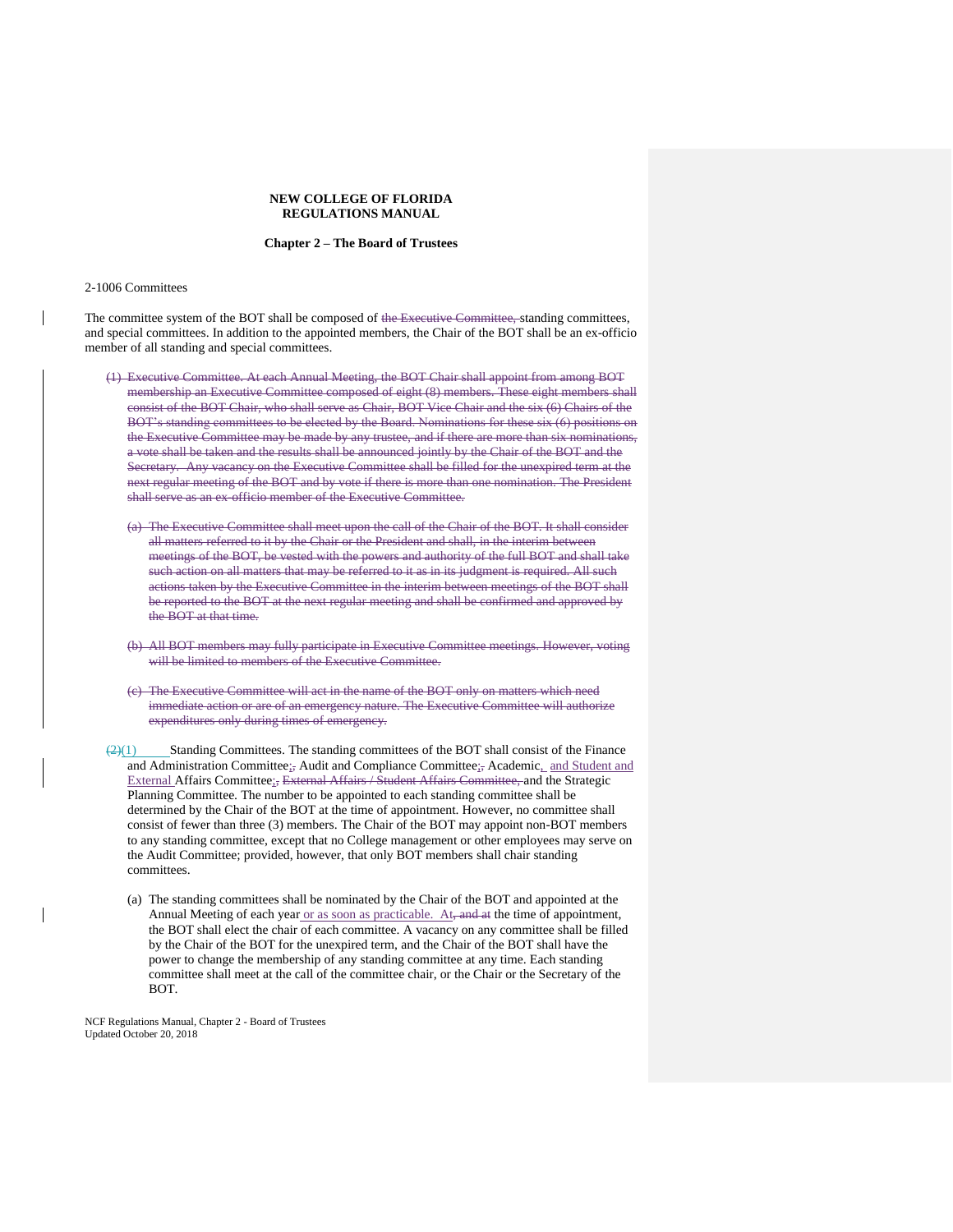#### **Chapter 2 – The Board of Trustees**

- (b) The committee secretary shall prepare an agenda for each committee meeting in consultation with the Chair which shall be available to and all members of the BOT with sufficient notice so that any member of the BOT mayshall attend the meeting.
- (c) In addition to the duties of the standing committees as listed below, each committee shall consider such other matters as may be referred to it by the BOT, the Chair of the BOT, the President, or the committee chair, and shall make and report its recommendations as required to the BOT and to the President. No standing committee has power or authority to commit the BOT to any policy or action unless specifically granted such power or authority by the BOT.
- $\left(\frac{3}{2}\right)$  Finance and Administration Committee. The Finance and Administration Committee shall be responsible for all matters relating to NCF's financial affairs and business operations, including all matters relating to buildings and grounds. The Committee shall continually analyze the various financial operations, activities, and plans of NCF and make appropriate recommendations to the BOT to ensure achievement of NCF's stated goals and objectives. It shall be responsible for in-process guidance, review and analysis of the preparation of NCF's annual budget, capital outlay budget, and other budget requests for submission to the BOG. The Committee shall conduct the same type of review and analysis of the annual maintenance and operation budget.
	- (a) It shall review and make a recommendation to the BOT concerning the annual budget and the setting of tuition rates, student fees, and other student charges. The Committee shall ensure that budget materials are submitted to the BOT in a way that is timely and facilitates BOT review.
	- (b) On behalf of the BOT, it shall approve the investment of College funds, the purchase of real and personal property, and it shall make progress reports to the BOT on its actions.
	- (c) The Committee shall review the contractual policies of NCF to ensure conformance with State regulations and with sound business and ethical practices. It shall review and make recommendations to the BOT on proposed contracts or agreements which are major and/or not routine and which the Committee shall consider to be of particular interest or concern to the BOT.
	- (d) It shall ensure that NCF complies with restrictions on gifts to the College and report periodically to the BOT on those gifts.
	- (e) It shall exercise oversight over the care, maintenance, and security of NCF's buildings and grounds; the selection of architects and the construction and naming of new buildings; the care and preservation of all furnishings and equipment; and such other matters relating to the buildings and grounds of NCF as may come before it.
- (4)(3) Audit and Compliance Committee. The Audit and Compliance Committee shall be responsible for all matters relating to NCF's financial reporting and internal controls as well as any direct support organization. It shall provide oversight of the integrity of NCF's financial statements and reporting; the independence and qualifications of its Independent Auditor; the performance of NCF's internal audit process; interaction with the State Auditor General's Office;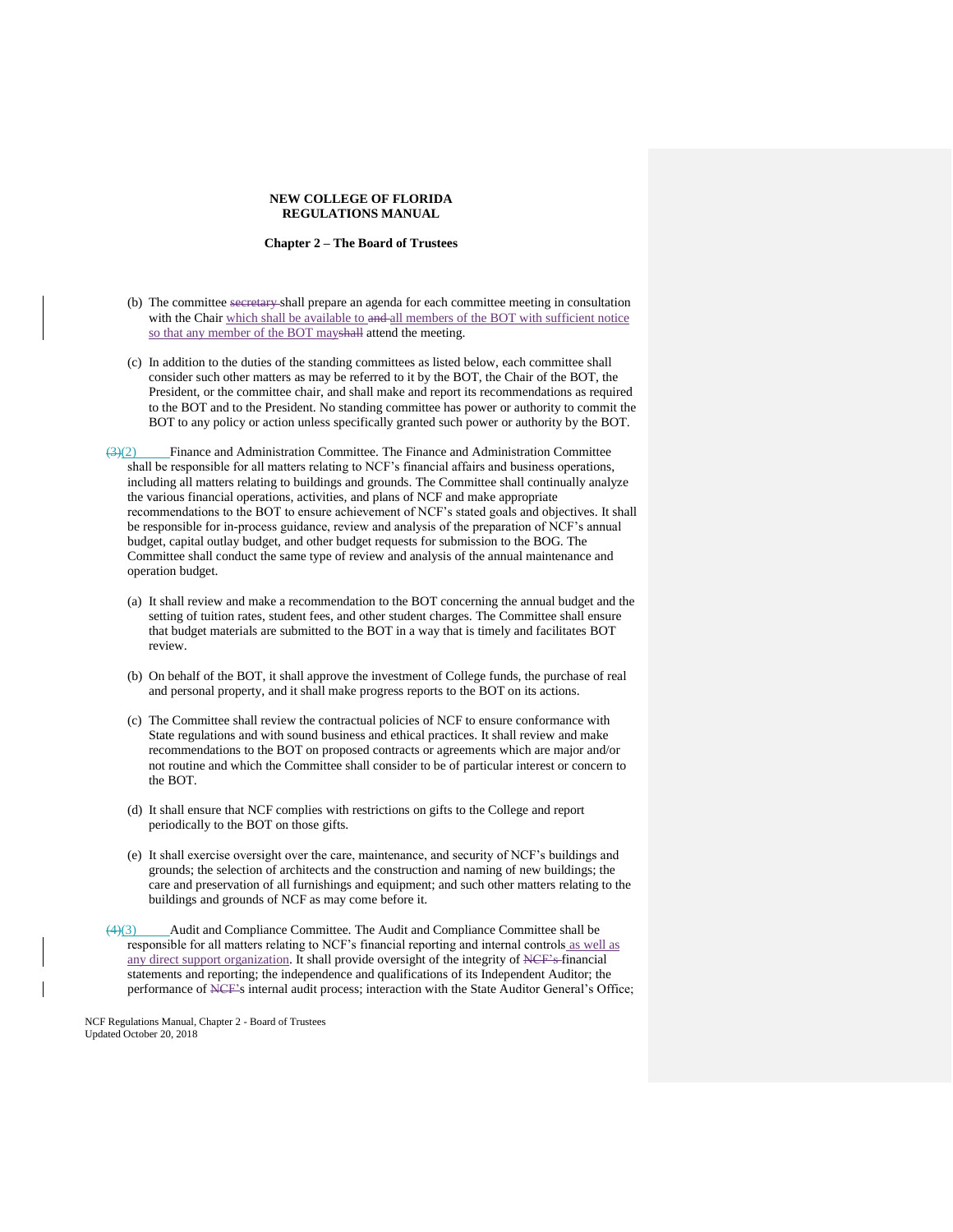#### **Chapter 2 – The Board of Trustees**

risk management; and NCF's Program of Compliance and Ethics. At least one member of the Committee shall be designated as the Committee's financial expert.

- (a) The Committee shall be responsible for the appointment, compensation, retention, dismissal and oversight of the work of any public accounting firm engaged (including the resolution of disagreements between management and the auditor regarding financial reporting) for the purpose of preparing or issuing an audit report or performing other audit, review or attest services. for NCF. The Independent Auditor shall report directly to the Committee.
- (b) The Committee shall review the annual audited financial statements with management and the Auditor General, including NCF's disclosures; review with management and the Independent Auditor the scope of any audit and significant accounting policies and audit conclusions; provide a basis for direct exchanges of views and information between the Committee and the Independent Auditor or Auditor General concerning unresolved differences between management and the Independent Auditor or Auditor General arising from any audit, any failure of internal controls, or any other significant financial or accounting matters or any other matter which, in the opinion of the Auditor, are not receiving adequate management attention.
- (c) The Committee shall review and approve the audit plan prepared by the Independent Auditor regarding objectives and activities, including any major changes to the scope of the audit plan.
- (d) The Committee shall review, both internally and externally, the effectiveness of the College's Program of Compliance and Ethics as well as that of any direct support organization, including program design, fitness, and compliance with applicable laws, rules, and regulations. Upon external review of the Program, the Committee shall implement changes as necessary to address any findings of inefficiency or noncompliance.
- (e) The Committee shall bear ultimate responsibility for the process of investigating complaints regarding unethical behavior, criminal conduct, and/or noncompliance.
	- 1. The Committee will ensure that timely notification is provided to the BOG when significant and credible allegations of fraud, waste, mismanagement, misconduct, and other abuses are made against the President or a trustee. Such allegations will be addressed as follows:
		- a. The Chair of the BOT, in consultation with the chair of the BOG, shall review allegations against the President and may ask the BOG Office of Inspector General to conduct a preliminary inquiry. If it is determined that an investigation is warranted, such investigation will either be conducted by the OIG, or by an independent external firm that is hired by the BOT and that is guided and monitored by the OIG.
		- b. If the alleged fraud, waste, mismanagement, misconduct, and other abuses involve the Chair of the BOT, then the Chair of the Audit and Compliance Committee will consult with the Chair of the BOG, as required in the preceding Section.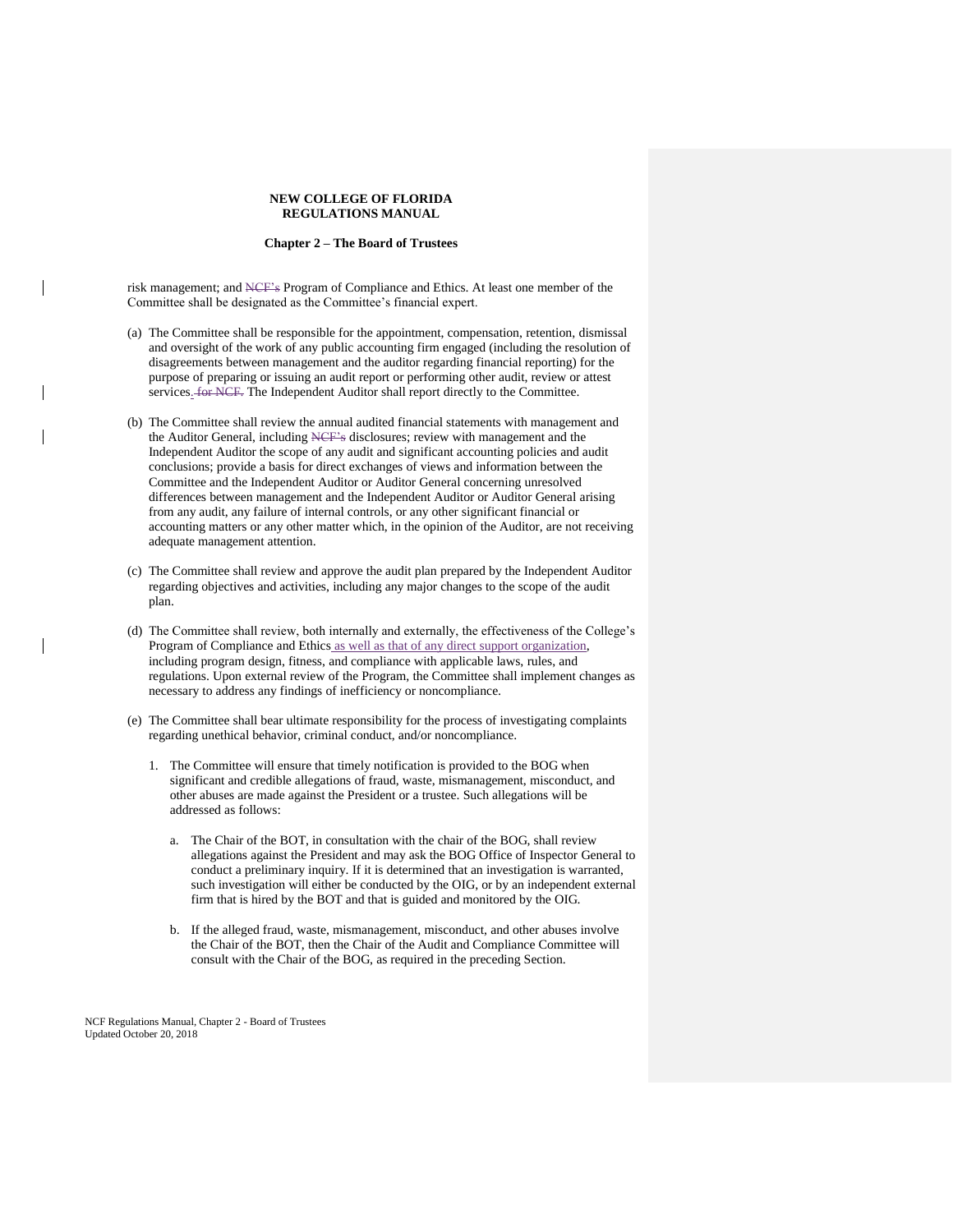#### **Chapter 2 – The Board of Trustees**

- c. At the conclusion of such investigation, the report shall be submitted to the subject of the investigation, who shall have twenty (20) working days from the date of the report to submit a written response to the investigator. The subject's response and the investigator's rebuttal, if any, shall be included in the final report. Such report shall be presented to the Chair of the BOT and the BOG Audit and Compliance Committee.
- 2. If allegations of fraud, waste, mismanagement, misconduct, or other abuses are made against the Chief Audit Executive and/or the Chief Compliance Officer, the Chair of the Audit and Compliance Committee shall address such allegations and coordinate the investigation as necessary and appropriate.
- 3. The BOT and the College are firmly committed to a policy that encourages timely disclosure of such concerns and prohibits retribution or retaliation against any person who, in good faith, reports such concerns. Any employee who, in good faith, reports such incidents described above will be protected from retaliation, threats of retaliation, discharge, or other discrimination that are directly related to the disclosure of such information.
- (f) The Committee is subject to requirements of Chapters 119 and 286, Florida Statutes, regarding public records and public meetings. However, pursuant to Chapter 119.07, Florida Statutes, certain records are confidential and exempt from the public record. The Chief Audit Executive and Chief Compliance Officer will communicate directly with the Committee on matters considered to be confidential and exempt. Such exemptions include, but are not limited to:
	- 1. Documents and reports created pursuant to Chapter 112, Florida Statutes (the Florida Whistle-blower Act);
	- 2. Complaints of discrimination and misconduct pursuant to Chapter 119.071, Florida Statutes; and
	- 3. Enterprise security of data and information technology pursuant to Chapter 286, Florida Statutes.
- (4) Academic and Student Affairs Committee. The Academic, Student and ExternalStudent Affairs Committee shall have responsibility in all matters relating to educational policies and programs and nonacademic student affairs as required under this regulation.

As to Academic Affairs, ilst powers shall include but not be limited to: appraising all proposed new programs and degrees and monitoring the conduct of existing programs; reviewing policies concerning the selection, appointment, compensation, tenure, rights and responsibilities, conditions, development, and retention of the faculty; developing reviewing procedures governing the appointment and promotion of faculty for use by the President; reviewing all proposals for the organization of the academic structure of NCF; reviewing the adequacy of instructional facilities; reviewing policies governing the admission of students to NCF; and periodically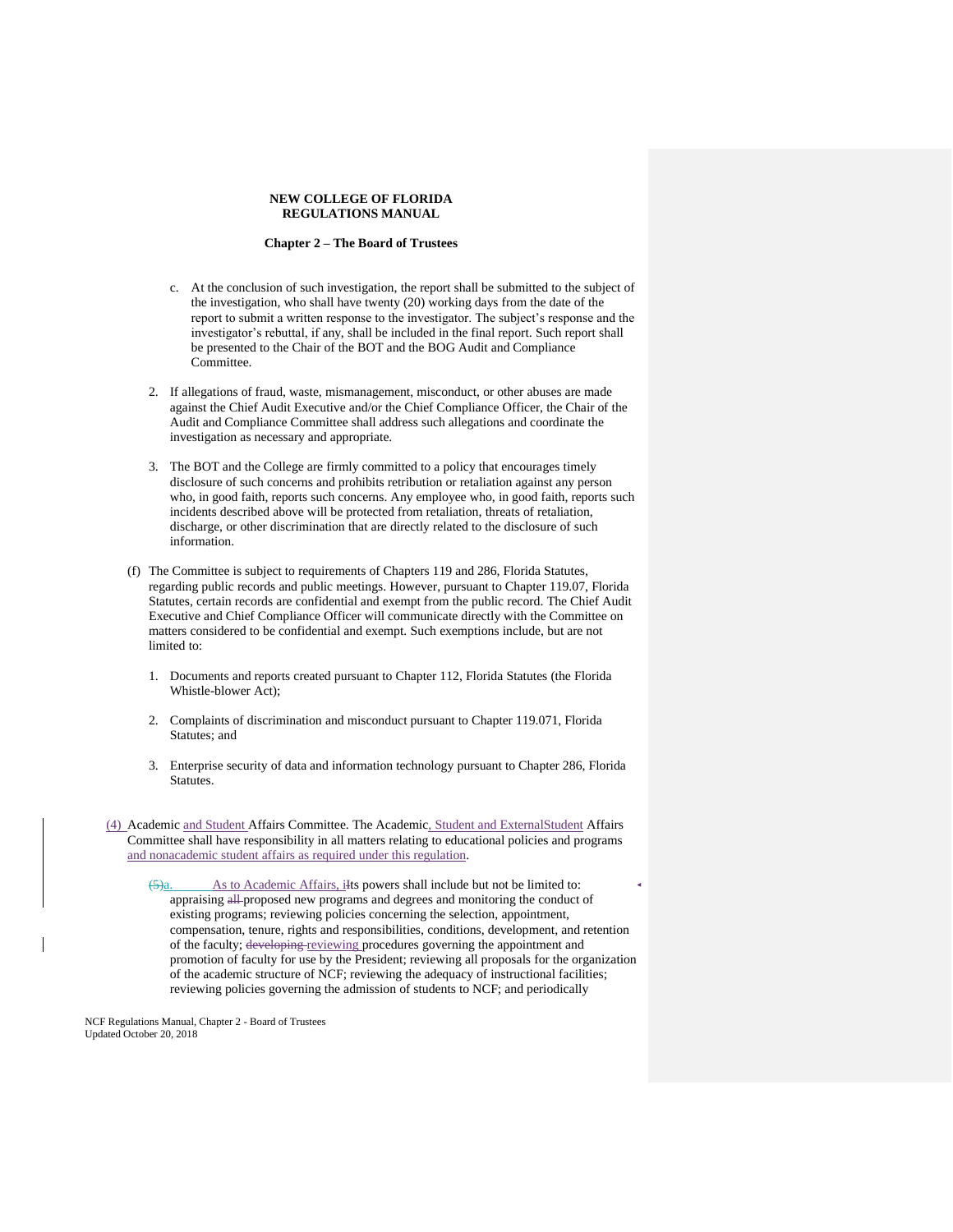#### **Chapter 2 – The Board of Trustees**

reviewing experience with application of such policies and such other matters relating to the policies and programs as may be brought before it by the President or referred to it by the BOT. As a general matter, the Academic Affairs Committee will not sit in review of specific salary complaints or other faculty grievances. Faculty members will be expected to follow the procedures set out specifically for faculty to resolve such complaints.

e.b. As to Student Affairs, t<sub>The</sub> Committee shall also exercise oversight of student conduct, residential and social life, student government, student organizations, extracurricular activities, student publications, food services, health, and such other matters relating to student affairs as may be brought to its attention. The Committee shall also have oversight of athletic policy and programs, both intramural and intercollegiate.

 $(6)$  c. As to External Affairs, the Committee shall have responsibility for all matters pertaining to public communications It shall consult and coordinate with the New College Foundation in matters pertaining to College development, alumni affairs, and programs that promote private donations to and alumni support of NCF, including related activities undertaken directly by NCF offices on NCF's behalf.

(7)(5) Strategic Planning Committee. The Strategic Planning Committee shall be responsible for defining and developing a strategic plan for NCF and recommending the plan to the full BOT, as provided by law, specifying the institutional goals and objectives of NCF.

(8)(6) Special Committees. The Chair of the BOT may appoint special committees of the BOT as required for the benefit of the BOT and NCF. Such committees shall consist of no fewer than three (3) members appointed by the Chair of the BOT and shall have a life of no more than one (1) year unless renewed for a specific period by action of either the BOT or the Chair of the BOT. At the time a special committee is created, its mission shall be specifically established either by action of the BOT or written direction of the Chair of the BOT and the resolution shall specify the time the special committee is to make its report to the BOT. The Chair may appoint non-BOT members to any special committees; provided, however, that only BOT members shall chair special committees.

 $\left(\frac{9}{(7)}\right)$  Quorum. A quorum for the Executive Committee and all standing and special committees of the BOT shall consist of one-third of the appointed members of the Committee, except in no case shall the number be fewer than two.

 $(10)(8)$  Service on Committees. The maximum number of standing committees a trustee may serve on shall be three (3). Unless otherwise stipulated, committee members shall be appointed for one (1) year. No BOT member shall be chair of more than one (1) committee.